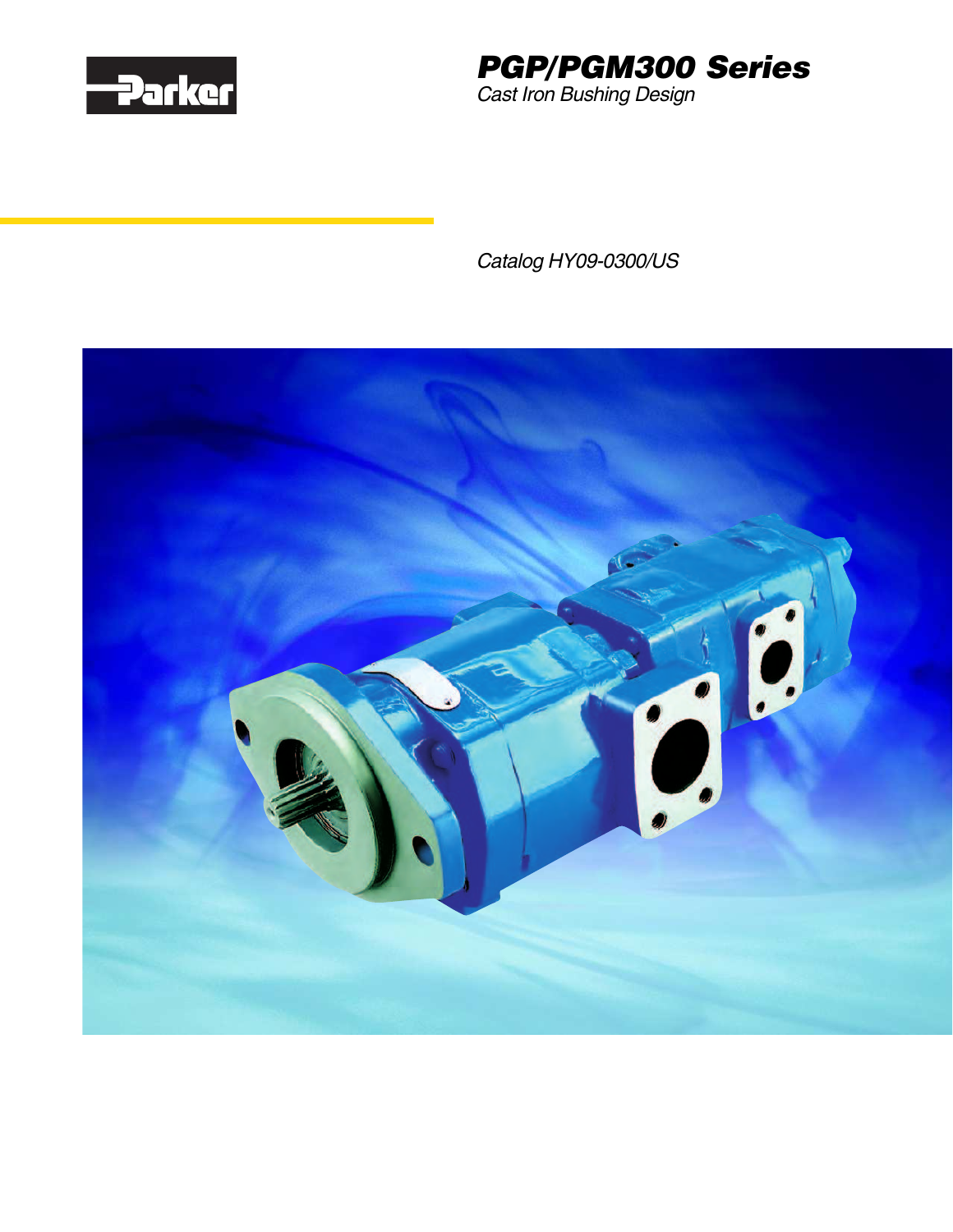# The Parker Hannifin Gear Pump Division Assures:

- **Consistent quality**
- **E** Technical innovation
- **Premier customer service**

# Worldwide Sales and Service

Parker operates sales and service centers in major industrial areas worldwide. Call 1-800-C-PARKER for more information, or for a synopsis of the Gear Pump Division, contact a Parker representative.

# PGP/PGM300 Series **Cast Iron Bushing Design**

The Gear Pump Division's ability to engineer specialty products for unique applications has kept us at the forefront of technology, and ensured our position as the industry leader. Our success has come from providing a quality product with excellent sales and service support.

We manufacture hydraulic components for a wide range of industries including:

- Material Handling
- Construction
- Turf Care
- Forestry
- Agriculture
- Industrial



#### **WARNING** !<br>!

FAILURE OR IMPROPER SELECTION OR IMPROPER USE OF THE PRODUCTS AND/OR SYSTEMS DESCRIBED HEREIN OR RELATED ITEMS CAN CAUSE DEATH, PERSONAL INJURY AND PROPERTY DAMAGE.

This document and other information from Parker Hannifin Corporation, its subsidiaries and authorized distributors provide product and/or system options for further investigation by users having technical expertise. It is important that you analyze all aspects of your application and review the information concerning the product or system in the current product catalog. Due to the variety of operating conditions and applications for these products or systems, the user, through its own analysis and testing, is solely responsible for making the final selection of the products and systems and assuring that all performance, safety and warning requirements of the application are met.

The products described herein, including without limitation, product features, specifications, designs, availability and pricing, are subject to change by Parker Hannifin Corporation and its subsidiaries at any time without notice.

#### **Offer of Sale**

The items described in this document are hereby offered for sale by Parker Hannifin Corporation, its subsidiaries or its authorized distributors. This offer and its acceptance are governed by the provisions stated in the "Offer of Sale".

© Copyright 2003, Parker Hannifin Corporation, All Rights Reserved.

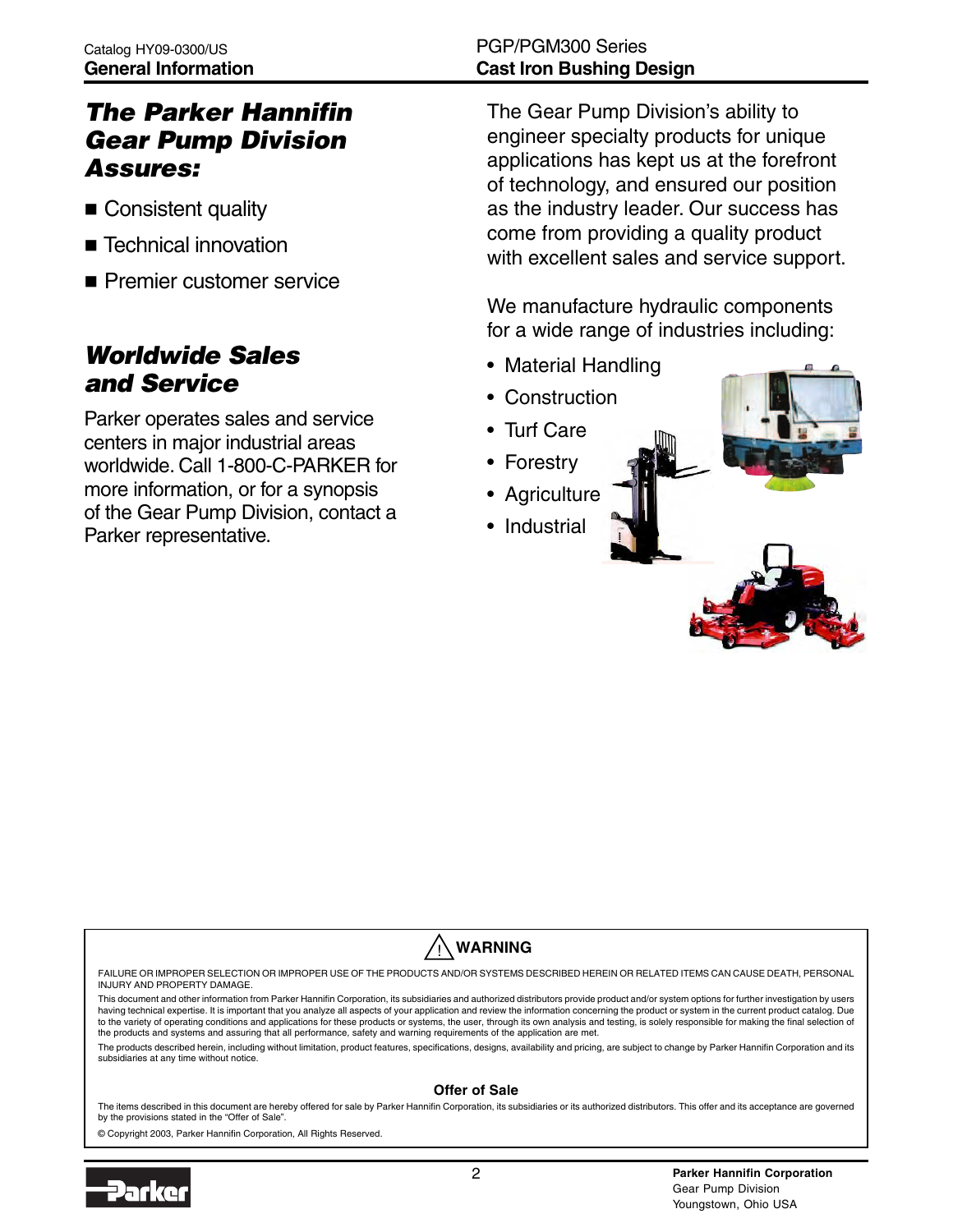### **PGP/PGM300 Series**

| PGP/PGM315 Series Pump Performance Data  16 |
|---------------------------------------------|
| PGP/PGM330 Series Pump Performance Data  17 |
| PGP/PGM350 Series Pump Performance Data  18 |
| PGP/PGM365 Series Pump Performance Data  19 |
|                                             |
|                                             |
|                                             |

# General Information **PGP/PGM300 Series Pumps & Motors**

- Three-piece cast iron construction
- Low friction bushing design
- Heavy-duty application
- Single, multiple, piggyback and thru-drive assemblies

The PGP/PGM300 Series pumps and motors set the standard for superior performance and reliability in heavy-duty hydraulic application. The three-piece cast iron construction with large area, low-friction bushings provide strength, high efficiency, and long life in severe operating environments. The design includes an advanced thrust plate and seal configuration, which optimizes performance even in high temperature and low viscosity conditions.

The PGP300 Series pumps are available in single, multiple, piggyback, and thru-drive assemblies. Multiple pumps reduce mounting costs, allow for a small package size and common inlet capabilities. Assemblies up to six pumping sections are available. Piggyback pumps allow the combination of pump sections of different frame size to use a common inlet in tandem configuration. The thru-drive feature allows an independent piston or gear pump to be mounted to a rear SAE drive pad. Multiple section motors are also available providing enhanced torque and speed control as well as smooth torque ripple.

Relief valve, priority valve, load-sense unloading, and other integrated or bolt-on valve options are also available.

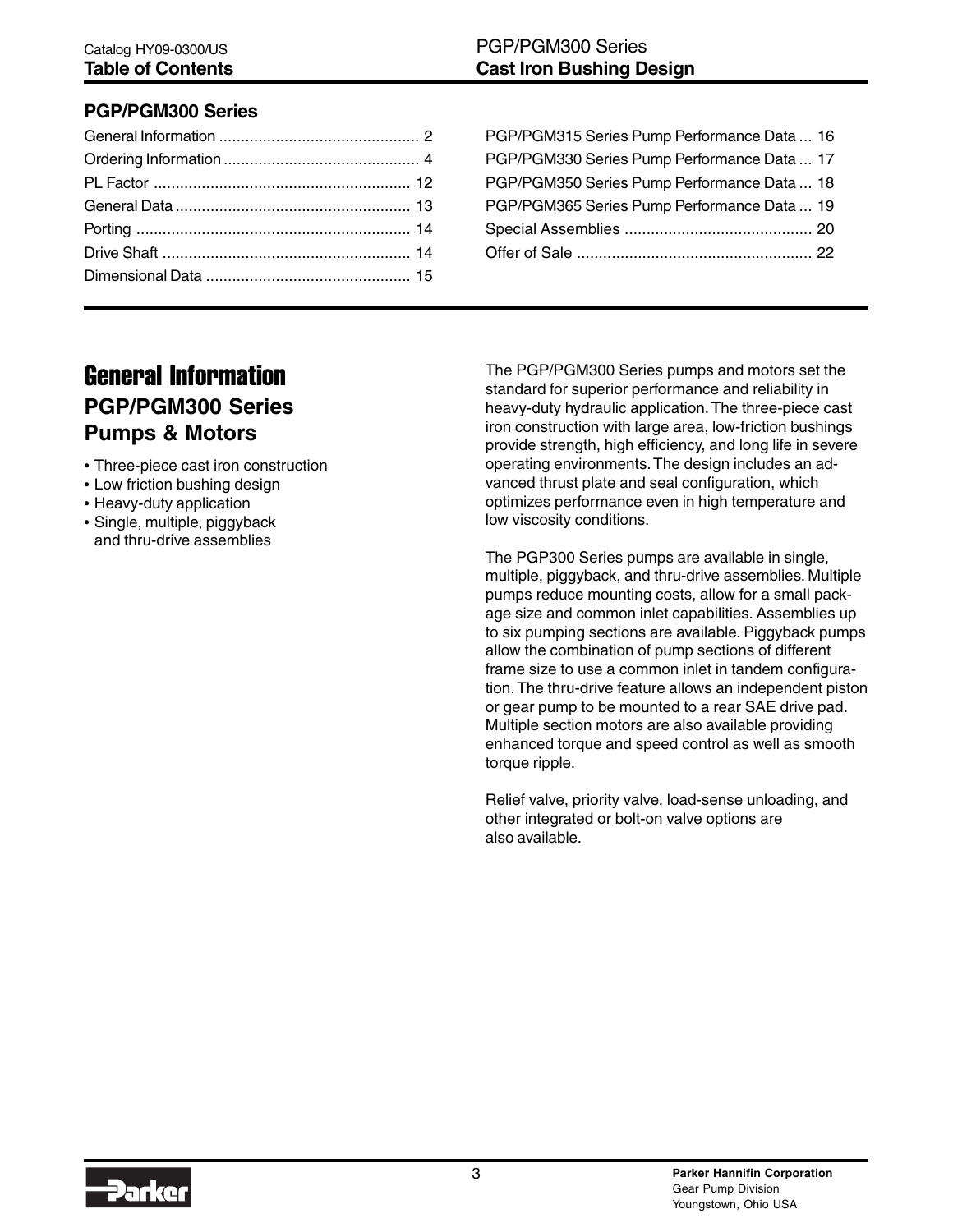| <b>PGP/PGM315 Series Coding</b>                                                                                                            |                                                                                                                                                                                                                                           |                                                                                                                                        | Tandem: Repeat if Necessary                                                                                                                                                                              |
|--------------------------------------------------------------------------------------------------------------------------------------------|-------------------------------------------------------------------------------------------------------------------------------------------------------------------------------------------------------------------------------------------|----------------------------------------------------------------------------------------------------------------------------------------|----------------------------------------------------------------------------------------------------------------------------------------------------------------------------------------------------------|
| (1)<br>(2)                                                                                                                                 | $\left( 5\right)$<br>(3)<br>(4)                                                                                                                                                                                                           | (6)<br>(7)<br>(8)                                                                                                                      | (9)<br>(6)<br>(7)<br>(10)                                                                                                                                                                                |
| 3<br>5<br>P<br>G<br>1                                                                                                                      |                                                                                                                                                                                                                                           |                                                                                                                                        | <u> תר מר מר מר מ</u><br>ר חר<br>$\Box$<br>┙┕<br>┙┕<br>┙┕                                                                                                                                                |
| <b>Pump/Motor (1)</b>                                                                                                                      | Port End Cover (5)                                                                                                                                                                                                                        |                                                                                                                                        |                                                                                                                                                                                                          |
| l P<br>Pump (PE for<br>fluorocarbon seals)<br>Motor (no tandem<br>M                                                                        | (Side Ported)<br>OUT CW CCW<br>IN<br>$\bullet$<br>$\bullet$                                                                                                                                                                               | (Side Ported) (cont.)<br>OUT CW CCW<br>IN                                                                                              | (Rear Ported)<br>OUT CW CCW<br>IN                                                                                                                                                                        |
| motors available)<br>Unit $(2)$<br>Single Unit<br>A<br>lв<br>Tandem Unit (flush studs)<br>L<br>Unit with Extended Studs                    | <b>SAE Split Flange (pump)</b><br>1"<br>3/4"<br><b>EJ</b><br><b>JE</b><br>1"<br>1/2"<br>EK<br>ΚE<br>3/4"<br>LE<br>3/4"<br>EL<br>1/2"<br>3/4"<br>EM<br>MЕ<br>1"<br>ОE<br>EO<br>$\blacksquare$<br>3/4"<br><b>OF</b><br>FO<br>$\blacksquare$ | <b>OD Tube Porting (motor)</b><br>1"<br><b>VN-Double</b><br>1"<br>3/4"<br>3/4"<br><b>VR-Double</b><br>1/2"<br>1/2"<br><b>VQ-Double</b> | <b>OD Tube Porting (pump)</b><br>$1 - 1/4" 1"$<br>cu<br>UC<br>$1 - 1/4"$ 7/8"<br>UF<br>FU<br>UN<br>ΝU<br>$1 - 1/4$ " $3/4$ "<br>1"<br>1"<br>UD<br>DU<br>1"<br>7/8"<br>UP<br>PU<br>1"<br>3/4"<br>QU<br>UQ |
| <b>Shaft End Cover (3)</b><br>1<br>Pump, cw w/o<br>O.B. bearing<br>Pump, ccw w/o<br>2<br>O.B. bearing<br>Pump, cw with O.B.<br>14          | OJ<br>3/4"<br>JO<br>$\blacksquare$<br>1/2"<br><b>OL</b><br>LO<br><b>SAE Split Flange (motor)</b><br>1"<br>1"<br><b>DR-Double</b><br>3/4"<br>3/4"<br><b>DS-Double</b><br><b>Unported (pump)</b>                                            |                                                                                                                                        | 1"<br>5/8"<br>UR<br>RU<br>7/8"<br>7/8"<br>NL<br>LN<br>7/8"<br>3/4"<br>LР<br>PL<br>7/8"<br>5/8"<br>QL<br>LQ<br>3/4"<br>3/4"<br>LR<br>RL<br><b>SL</b><br>3/4"<br>5/8"<br>LS<br>TL<br>3/4"<br>1/2"<br>LT    |
| bearing (Code 490 Only)<br>Pump, ccw with O.B.<br>5<br>bearing (Code 590 Only)<br>Motor, bi-rot w/o O.B.<br>Ι9<br>bearing + 1/4" ODT drain | Unported<br>BI<br><b>OD Tube Porting (pump)</b><br>$1 - 1/4" 1"$<br>FB<br>ΒF<br>$1 - 1/4"$ 7/8"<br>FC<br>СF<br>GF<br>$1 - 1/4$ $3/4$ "<br>FG<br>$1 - 1/4" 5/8"$<br>FJ<br>JF                                                               |                                                                                                                                        | <b>OD Tube Porting (motor)</b><br>1"<br>1"<br><b>RN-Double</b><br>3/4"<br>3/4"<br><b>RQ-Double</b><br>1/2"<br>1/2"<br><b>RS-Double</b>                                                                   |
| <b>Shaft End Cover (4)</b><br>SAE 2 bolt for clutch<br>89<br>SAE "A" 2 bolt<br>93<br>95<br>Pad Mount for Clutch<br>SAE "B" 2 bolt<br>96    | 1"<br>1"<br>LF<br>FL<br>1"<br><b>VF</b><br>7/8"<br>FV<br>1"<br>3/4"<br><b>FW</b><br>WF<br>1"<br>5/8"<br><b>XF</b><br><b>FX</b><br>7/8"<br>7/8"<br><b>FY</b><br>YF<br>7/8"<br><b>ZF</b><br>3/4"<br>FZ                                      |                                                                                                                                        |                                                                                                                                                                                                          |
| <b>Gear Housing (6)</b><br>AB Pump<br><b>EB</b> Motor                                                                                      | 7/8"<br><b>BC</b><br>CB<br>5/8"<br>7/8"<br>1/2"<br>BG<br>GВ<br>3/4"<br>3/4"<br>BJ<br>JB<br>3/4"<br>5/8"<br>BL.<br>LВ<br>3/4"<br>1/2<br>BN<br>NВ<br>11/4"<br>VB<br><b>BV</b>                                                               |                                                                                                                                        |                                                                                                                                                                                                          |
|                                                                                                                                            | 1"<br><b>BW</b><br><b>WB</b><br>7/8"<br>BX<br>XВ<br>3/4"<br>BY<br>YB<br>1"<br><b>BZ</b><br>ZB<br>ä,<br>7/8"<br><b>PD</b><br><b>DP</b><br>3/4"<br>EP<br>PЕ<br>5/8"<br><b>PM</b><br>ΜP<br>1/2"<br>PN<br><b>NP</b>                           |                                                                                                                                        |                                                                                                                                                                                                          |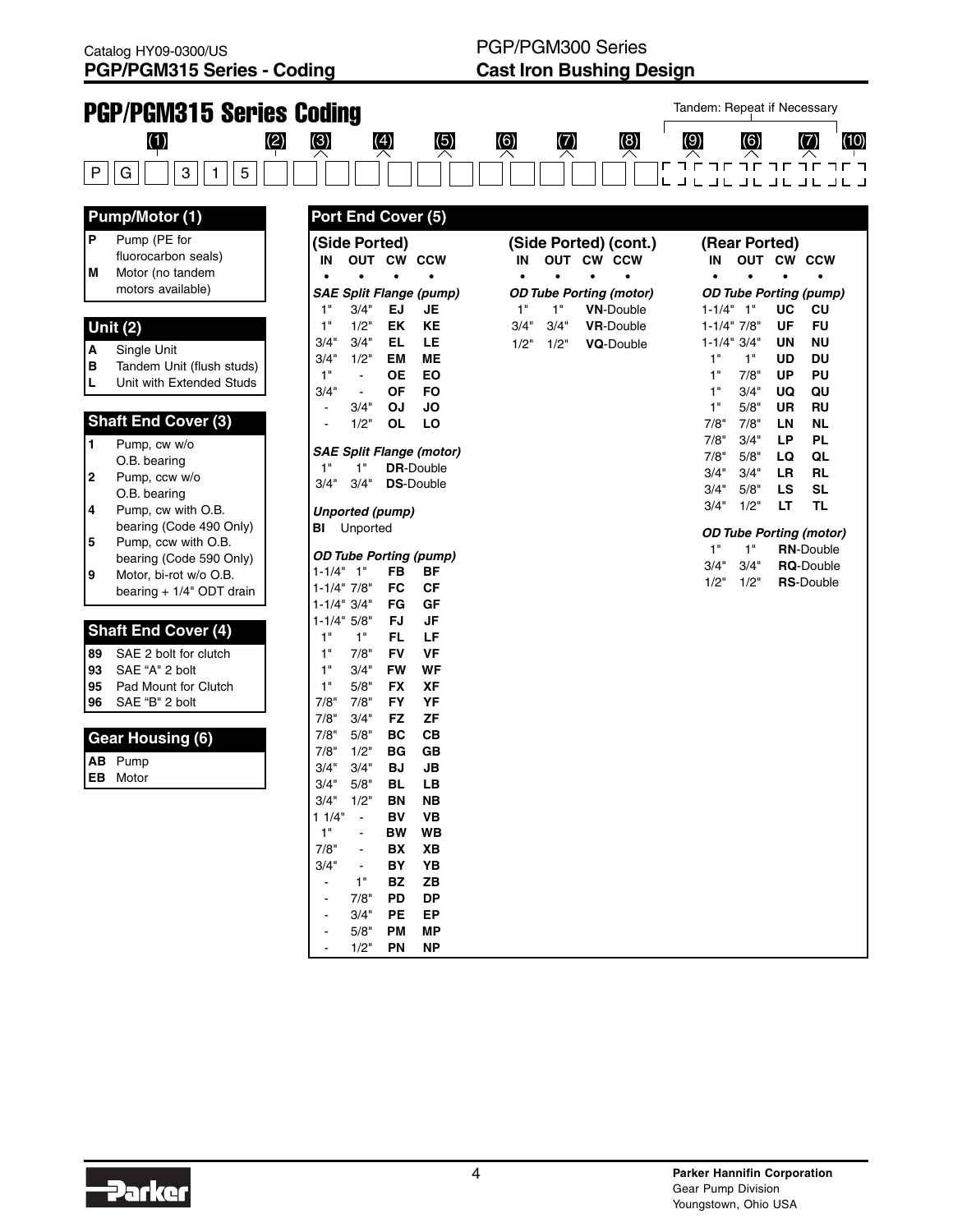|    | <b>PGP/PGM315 Series Coding</b>                 |                        |                       |                     |                           |                                   |              |                          |                            |                   |                          | Tandem: Repeat if Necessary       |                        |                 |      |
|----|-------------------------------------------------|------------------------|-----------------------|---------------------|---------------------------|-----------------------------------|--------------|--------------------------|----------------------------|-------------------|--------------------------|-----------------------------------|------------------------|-----------------|------|
|    | $\left( 1\right)$                               |                        | (2)<br>(3)            | $\left( 4\right)$   | $\overline{\mathfrak{D}}$ | $\overline{\Theta}$               |              | $\overline{\mathcal{L}}$ |                            | $\left( 8\right)$ | (9)                      | (6)                               |                        | (7)             | (10) |
| P  | 3<br>G                                          | 5<br>1                 |                       |                     |                           |                                   |              |                          |                            |                   | г                        | חרחר<br>J L J L J L J L J L J L J | $T = T - T$            |                 |      |
|    | <b>Gear Width (7)</b>                           |                        |                       |                     |                           | <b>Bearing Carriers (9)</b>       |              |                          |                            |                   |                          |                                   |                        |                 |      |
|    | <b>Gear Width</b>                               | in. <sup>3</sup> /rev. | cm <sup>3</sup> /rev. | <b>Max Pressure</b> |                           | (Dual Outlet - Pump Only)         |              |                          |                            |                   |                          | (Single Outlet - Pump Only)       |                        |                 |      |
| 05 | 1/2"                                            | .62                    | 10.2                  | 3500psi (241 bar)   |                           | Outlets: for clockwise porting    |              |                          |                            |                   |                          | Outlet for front section.         |                        |                 |      |
| 07 | 3/4"                                            | .93                    | 15.2                  | 3500psi (241 bar)   |                           | the top port number comes first;  |              |                          |                            |                   | IN                       | <b>OUT</b>                        |                        | <b>CW CCW</b>   |      |
| 10 | 1 <sup>0</sup>                                  | 1.24                   | 20.3                  | 3500psi (241 bar)   |                           | for counter-clockwise porting the |              |                          |                            |                   | $\bullet$                | $\bullet$                         | $\bullet$              |                 |      |
| 12 | $1 - 1/4"$                                      | 1.55                   | 25.4                  | 3500psi (241 bar)   |                           | bottom port number comes first.   |              |                          |                            |                   |                          | <b>SAE Split Flange</b>           |                        |                 |      |
| 15 | $1 - 1/2"$                                      | 1.86                   | 30.5                  | 3300psi (228 bar)   |                           | IN                                | <b>OUT</b>   |                          | <b>CW CCW</b><br>$\bullet$ | ٠                 | $1 - 1/4"$               | $1 - 1/4" 1 - 1/4"$<br>1"         | <b>CJ</b><br><b>CL</b> | <b>JC</b><br>LC |      |
| 17 | $1 - 3/4"$                                      | 2.17                   | 35.6                  | 2900psi (200 bar)   |                           | <b>SAE Split Flange</b>           |              |                          |                            |                   | $1 - 1/4"$               | 3/4"                              |                        | CM MC           |      |
| 20 | 2"                                              | 2.48                   | 40.6                  | 2500psi (172 bar)   |                           | $1 - 1/4"$                        | 3/4"         | 3/4"                     | CA                         | AC                | $1 - 1/4"$               | 1/2"                              | <b>HB</b>              | <b>BH</b>       |      |
|    |                                                 |                        |                       |                     |                           | $1 - 1/4"$                        | 3/4"         | 1/2"                     | <b>DA</b>                  | <b>AD</b>         | 1"                       | 1"                                | <b>HC</b>              | CH              |      |
|    |                                                 |                        |                       |                     |                           | $1 - 1/4"$                        | 1/2"         | 1/2"                     | EA AE                      |                   | 1"                       | 3/4"                              | <b>HF</b>              | <b>FH</b>       |      |
|    | <b>Shaft Type (8)</b>                           |                        |                       |                     |                           | 1"                                | 3/4"         | 3/4"                     | <b>FA</b>                  | AF                | 1"                       | 1/2"                              | HL.                    | <b>LH</b>       |      |
|    |                                                 |                        |                       |                     |                           | 1"                                | 3/4"         | 1/2"                     | GA                         | AG                | 3/4"                     | 3/4"                              |                        | HM MH           |      |
|    | (For Single or Tandem Units - unless noted)     |                        |                       |                     |                           | 1"                                | 1/2"         | 1/2"                     | HA AH                      |                   | 3/4"                     | 1/2"                              |                        | HN NH           |      |
| 97 | SAE "A"Keyed                                    |                        |                       |                     |                           | <b>OD Tube Porting</b>            |              |                          |                            |                   |                          | <b>OD Tube Porting</b>            |                        |                 |      |
| 96 | SAE "A" Splined                                 |                        |                       |                     |                           | $1 - 1/2"$                        | 1"           | 1"                       | JG                         | GJ                |                          | $1 - 1/2" 1 - 1/2"$               |                        | <b>KB BK</b>    |      |
| 66 | SAE "B" Keyed                                   |                        |                       |                     |                           | $1 - 1/2"$                        | 1"           | 7/8"                     | ΚG                         | GK                |                          | $1 - 1/2" 1 - 1/4"$               | КC                     | CK              |      |
| 65 | SAE "B" Splined                                 |                        |                       |                     |                           | $1 - 1/2"$                        | 7/8"         | 7/8"                     | LG                         | GL                | $1 - 1/2"$               | 1"                                | <b>KF</b>              | <b>FK</b>       |      |
| 56 | Clutch Pump Tapered, 5/16 - 24 thd. (internal), |                        |                       |                     |                           | $1 - 1/2"$                        | 1"           |                          | 3/4" MG                    | GM                | $1 - 1/2"$               | 7/8"                              | <b>KL</b>              | <b>LK</b>       |      |
|    | #6 Woodruff Keyed (single unit only); 1:4 taper |                        |                       |                     |                           | $1 - 1/2"$                        | 3/4"         |                          | 3/4" NG GN                 |                   | $1 - 1/2"$               | 3/4"                              |                        | KM MK           |      |
|    |                                                 |                        |                       |                     |                           | $1 - 1/4"$                        | 1"           | 1"                       | PG GP                      |                   |                          | $1 - 1/4" 1 - 1/4"$               | KN                     | <b>NK</b>       |      |
|    |                                                 |                        |                       |                     |                           | $1 - 1/4"$                        | 1"           | 7/8"                     | QG GQ                      |                   | $1 - 1/4"$               | 1"                                | КO                     | OK              |      |
|    |                                                 |                        |                       |                     |                           | $1 - 1/4"$                        | 7/8"         | 7/8"                     | <b>RG GR</b>               |                   | $1 - 1/4"$               | 7/8"                              | <b>KP</b>              | <b>PK</b>       |      |
|    |                                                 |                        |                       |                     |                           | $1 - 1/4"$                        | 1"           | 3/4"                     | SG GS                      |                   | $1 - 1/4"$               | 3/4"                              |                        | KQ QK           |      |
|    |                                                 |                        |                       |                     |                           | $1 - 1/4"$<br>$1 - 1/4"$          | 3/4"<br>3/4" | 3/4"<br>5/8"             | TG<br>UG                   | GT<br>GU          | $1 - 1/4"$<br>$1 - 1/4"$ | 5/8"<br>1/2"                      | MB                     | BM<br>ML LM     |      |
|    |                                                 |                        |                       |                     |                           | $1 - 1/4"$                        | 3/4"         |                          | 1/2" VG GV                 |                   | 1"                       | 1"                                |                        | <b>MN NM</b>    |      |
|    |                                                 |                        |                       |                     |                           | $1 - 1/4"$                        | 5/8"         |                          | 5/8" WG GW                 |                   | 1"                       | 7/8"                              |                        | MQ QM           |      |
|    |                                                 |                        |                       |                     |                           | $1 - 1/4"$                        | 1/2"         | 1/2"                     | XG                         | GX                | 1"                       | 3/4"                              |                        | <b>MR RM</b>    |      |
|    |                                                 |                        |                       |                     |                           | 1"                                | 1"           | 1"                       | YG                         | GY                | 1"                       | 5/8"                              |                        | <b>MS SM</b>    |      |
|    |                                                 |                        |                       |                     |                           | 1"                                | 1"           | 7/8"                     | ZG                         | GZ                | 1"                       | 1/2"                              | MТ                     | <b>TM</b>       |      |
|    |                                                 |                        |                       |                     |                           | 1 <sup>''</sup>                   | 7/8"         | 7/8"                     | <b>RC</b>                  | <b>CR</b>         | 3/4"                     | 3/4"                              | ΜU                     | <b>UM</b>       |      |
|    |                                                 |                        |                       |                     |                           | 1"                                | 1"           | 3/4"                     | <b>SC</b>                  | <b>CS</b>         | 3/4"                     | 5/8"                              |                        | MV VM           |      |
|    |                                                 |                        |                       |                     |                           | 1 <sup>0</sup>                    | 3/4"         |                          | 3/4" TC                    | <b>CT</b>         | 3/4"                     | 1/2"                              |                        | MW WM           |      |

| <b>Connecting Shaft (10)</b> |
|------------------------------|
| Eor connecting tondom unite  |

1" 3/4" 3/4" **TC CT**

1" 3/4" 5/8" **VC CV**<br>1" 3/4" 1/2" **WC CW**<br>1" 5/8" 5/8" **XC CX**<br>1" 1/2" 1/2" **YC CY** 1" 3/4" 1/2" **WC CW** 1" 5/8" 5/8" **XC CX** 1" 1/2" 1/2" **YC CY**

For connecting tandem units. **1** Connecting Shaft



**Common Inlet Passage**<br>No Ports **C** No Ports **C D**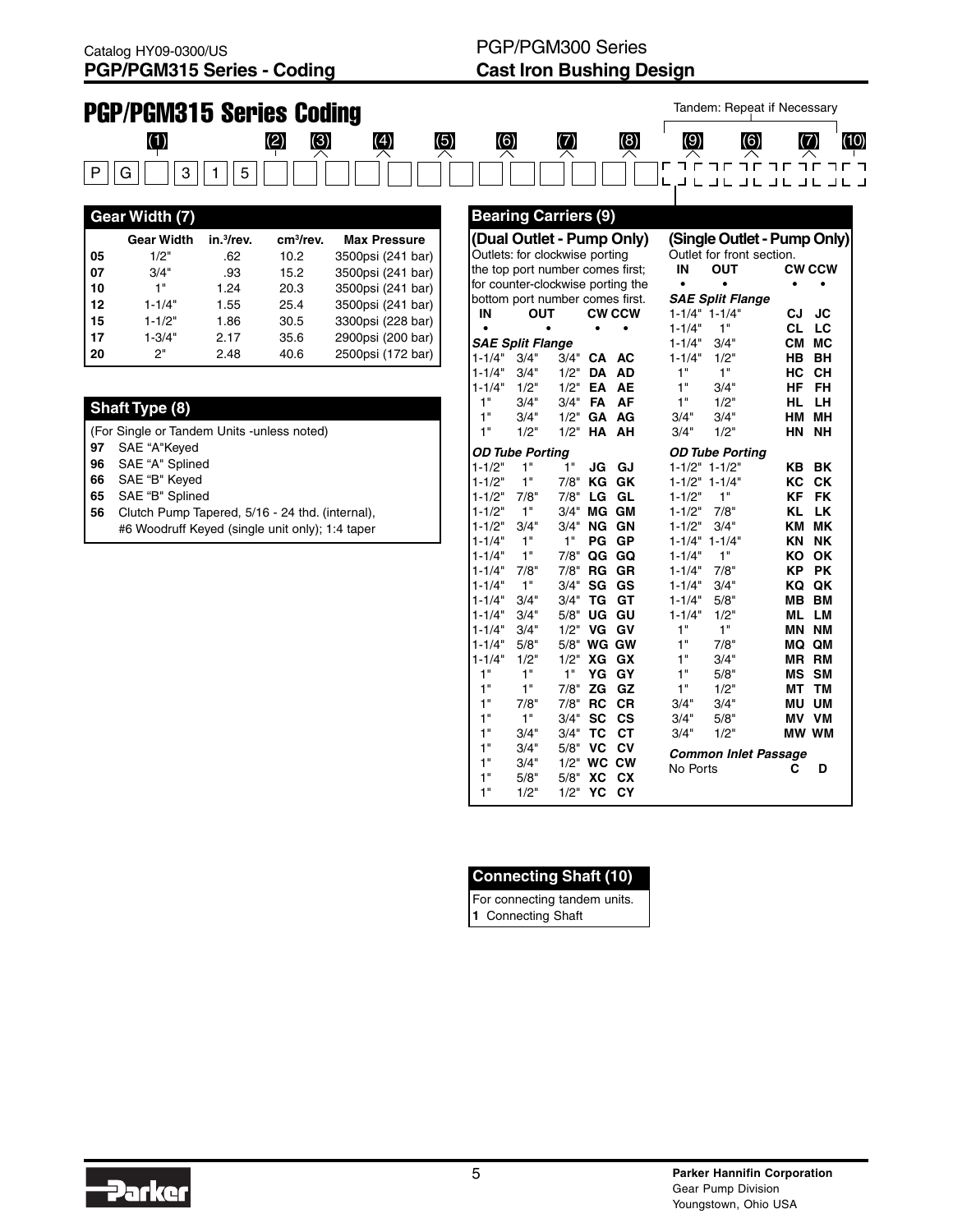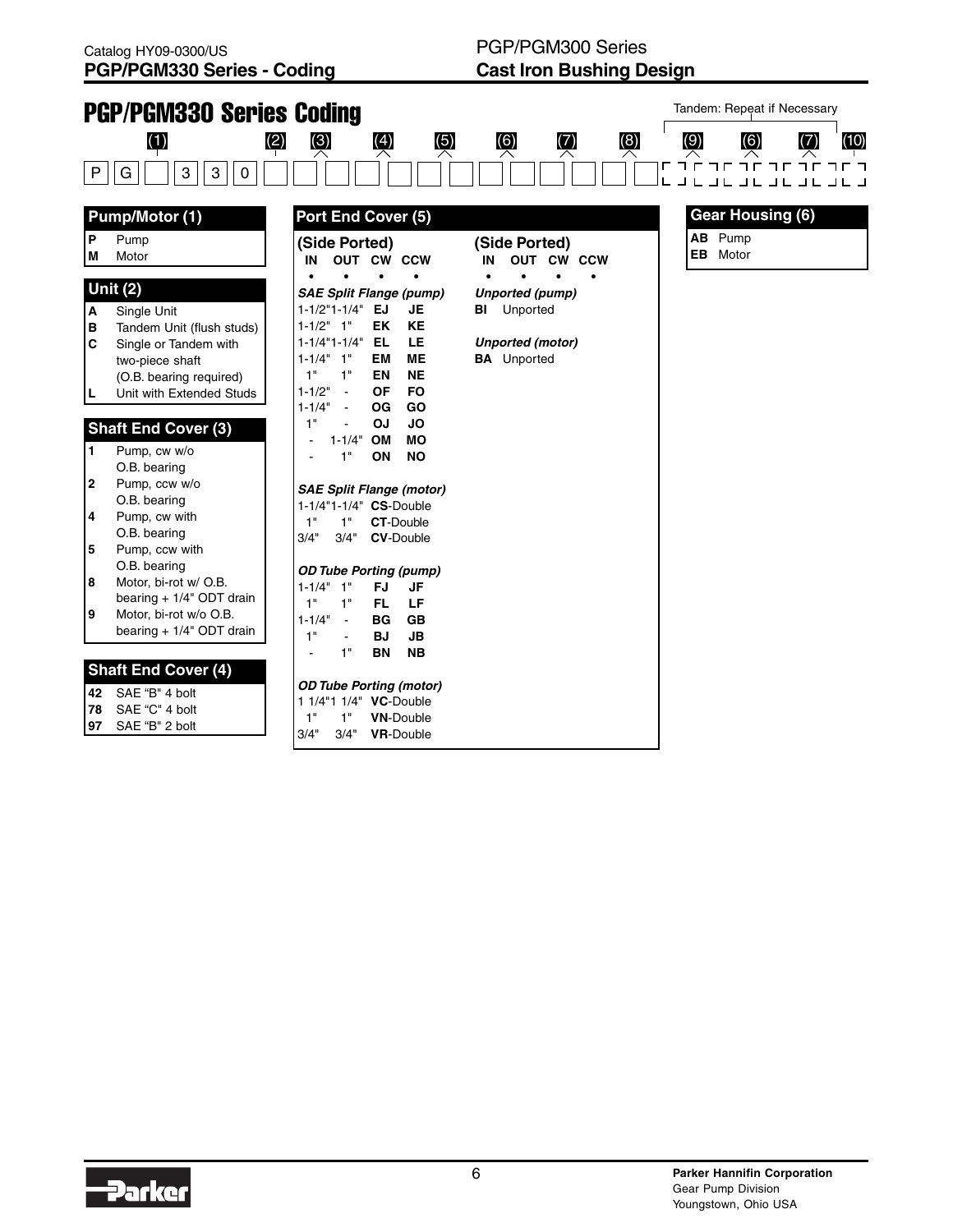**15** 1-1/2" 2.96 48.4 3500psi (241 bar) **17** 1-3/4" 3.45 56.5 3250psi (224 bar) **20** 2" 3.94 64.6 3000psi (207 bar)

## PGP/PGM300 Series **Cast Iron Bushing Design**



| 43 |  |  | SAE "BB" Keyed |
|----|--|--|----------------|
|----|--|--|----------------|

| <b>Bearing Carriers (9)</b>            |                 |               |             |                             |                             |              |                    |                     |                                 |              |
|----------------------------------------|-----------------|---------------|-------------|-----------------------------|-----------------------------|--------------|--------------------|---------------------|---------------------------------|--------------|
| (Dual Outlet - Pump Only)              |                 |               |             | (Single Outlet - Pump Only) |                             |              |                    |                     | (Combined Outlet)               |              |
| Outlets: for clockwise porting         |                 |               |             | Outlet for front section.   |                             |              |                    |                     | Outlet for front section.       |              |
| the top port number comes first;       |                 |               | IN          | <b>OUT</b>                  |                             | <b>CWCCW</b> | IN                 | <b>OUT</b>          |                                 | <b>CWCCW</b> |
| for counter-clockwise porting the      |                 |               | $\bullet$   | $\bullet$                   | $\bullet$                   | $\bullet$    | $\bullet$          |                     |                                 |              |
| bottom port number comes first.        |                 |               |             | <b>SAE Split Flange</b>     |                             |              |                    |                     | <b>SAE Split Flange (pump)</b>  |              |
| IN<br><b>OUT</b>                       |                 | <b>CW CCW</b> | 2"          | $1 - 1/2"$                  | <b>HB</b>                   | <b>BH</b>    | 2"                 | $1 - 1/2"$          |                                 | UN NU        |
|                                        | ٠               |               | 2"          | $1 - 1/4"$                  | <b>HC</b>                   | <b>CH</b>    | 2"                 | $1 - 1/4"$          | UO                              | OU           |
| <b>SAE Split Flange</b>                |                 |               | 2"          | 1"                          | HF                          | <b>FH</b>    |                    | $1 - 1/2" 1 - 1/2"$ | <b>UP</b>                       | PU           |
| 2"<br>1-1/4" 1-1/4" AM MA              |                 |               | $1 - 1/2"$  | $1 - 1/2"$                  | <b>HL</b>                   | LН           |                    | $1 - 1/2" 1 - 1/4"$ | UQ                              | QU           |
| 2"<br>$1 - 1/4"$                       | 1"<br>AN        | <b>NA</b>     | $1 - 1/2"$  | $1 - 1/4"$                  | <b>HM</b>                   | MН           |                    | $1 - 1/4" 1 - 1/4"$ |                                 | UR RU        |
| 2"<br>1"                               | 1"<br><b>AP</b> | PA            | $1 - 1/2"$  | 1"                          | <b>HN</b>                   | <b>NH</b>    |                    |                     |                                 |              |
| $1 - 1/2$ " $1 - 1/4$ " $1 - 1/4$ " AT |                 | <b>TA</b>     | $1 - 1/4"$  | $1 - 1/4"$                  | HO                          | OH           |                    |                     | <b>SAE Split Flange (motor)</b> |              |
| $1 - 1/2" 1 - 1/4"$                    | 1"<br><b>AU</b> | <b>UA</b>     | $1 - 1/4"$  | 1"                          | HP.                         | <b>PH</b>    |                    | $1 - 1/2"1 - 1/2"$  | <b>BB-Double</b>                |              |
| 1"<br>$1 - 1/2"$                       | 1"<br>AV        | <b>VA</b>     | 1"          | 1"                          | HQ                          | QH           |                    | 1-1/4"1-1/4"        | <b>CC-Double</b>                |              |
| 1-1/4" 1-1/4" 1-1/4" AW WA             |                 |               | $1 - 1/4"$  | 1"                          |                             | RS SR        | 1"                 | 1"                  | <b>EE-Double</b>                |              |
| $1 - 1/4" 1 - 1/4"$                    | 1"              | AX XA         |             |                             |                             |              | 3/4"               | 3/4"                | FF-Double                       |              |
| 1"<br>$*1 - 1/4"$                      | 1"<br>AY        | YA            |             | <b>OD Tube Porting</b>      |                             |              |                    |                     |                                 |              |
| 1"<br>1"                               | 1"              | AZ ZA         | 11/2" 11/4" |                             | $\blacksquare$              | KM MK        |                    |                     | <b>OD Tube Porting (pump)</b>   |              |
|                                        |                 |               | 11/2"       | 1"                          | <b>KN</b><br>$\blacksquare$ | <b>NK</b>    |                    | $1 - 1/2" 1 - 1/4"$ |                                 | PQ QP        |
| <b>OD Tube Porting</b>                 |                 |               | 11/4" 11/4" |                             | KO<br>$\blacksquare$        | OK           |                    | $1 - 1/4" 1 - 1/4"$ |                                 | PR RP        |
| $1 - 1/2"$<br>1"                       | 1"              | GV VG         | 11/4"       | 1"                          | KP.                         | <b>PK</b>    |                    |                     |                                 |              |
| 1"<br>$1 - 1/4"$                       | 1"              | GY YG         | 1"          | 1"                          | $\blacksquare$              | KQ QK        |                    |                     | <b>OD Tube Porting (motor)</b>  |              |
| 1"<br>1"                               | 1"              | GZ ZG         |             |                             |                             |              |                    | $1 - 1/4"1 - 1/4"$  | <b>NN-Double</b>                |              |
|                                        |                 |               |             |                             |                             |              | 1"                 | 1"                  | QQ-Double                       |              |
|                                        |                 |               |             |                             |                             |              | 3/4"               | 3/4"                | <b>RR-Double</b>                |              |
|                                        |                 |               |             |                             |                             |              |                    |                     | <b>Common Inlet Passage</b>     |              |
|                                        |                 |               |             |                             |                             |              | (pump)<br>No Ports |                     | C                               | D            |

#### **Bearing Carriers (9) Connecting Shaft (10)**

For connecting tandem units. **1** Connecting Shaft

**\*** Outlet port for rear section.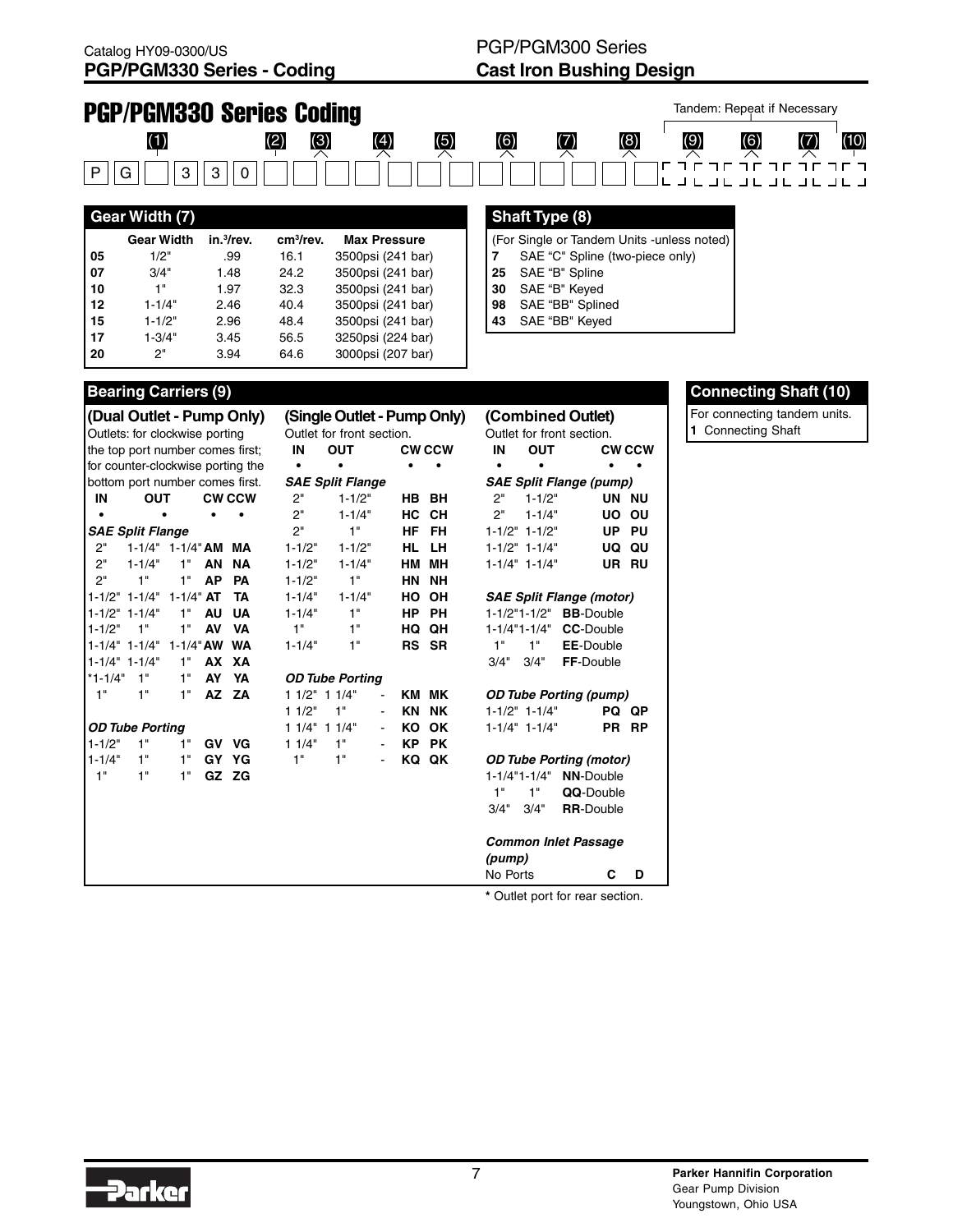

- **46** SAE "B" 2/4 bolt
- **78** SAE "C" 4 bolt
- **97** SAE "B" 2 bolt
- **98** SAE "C" 2 bolt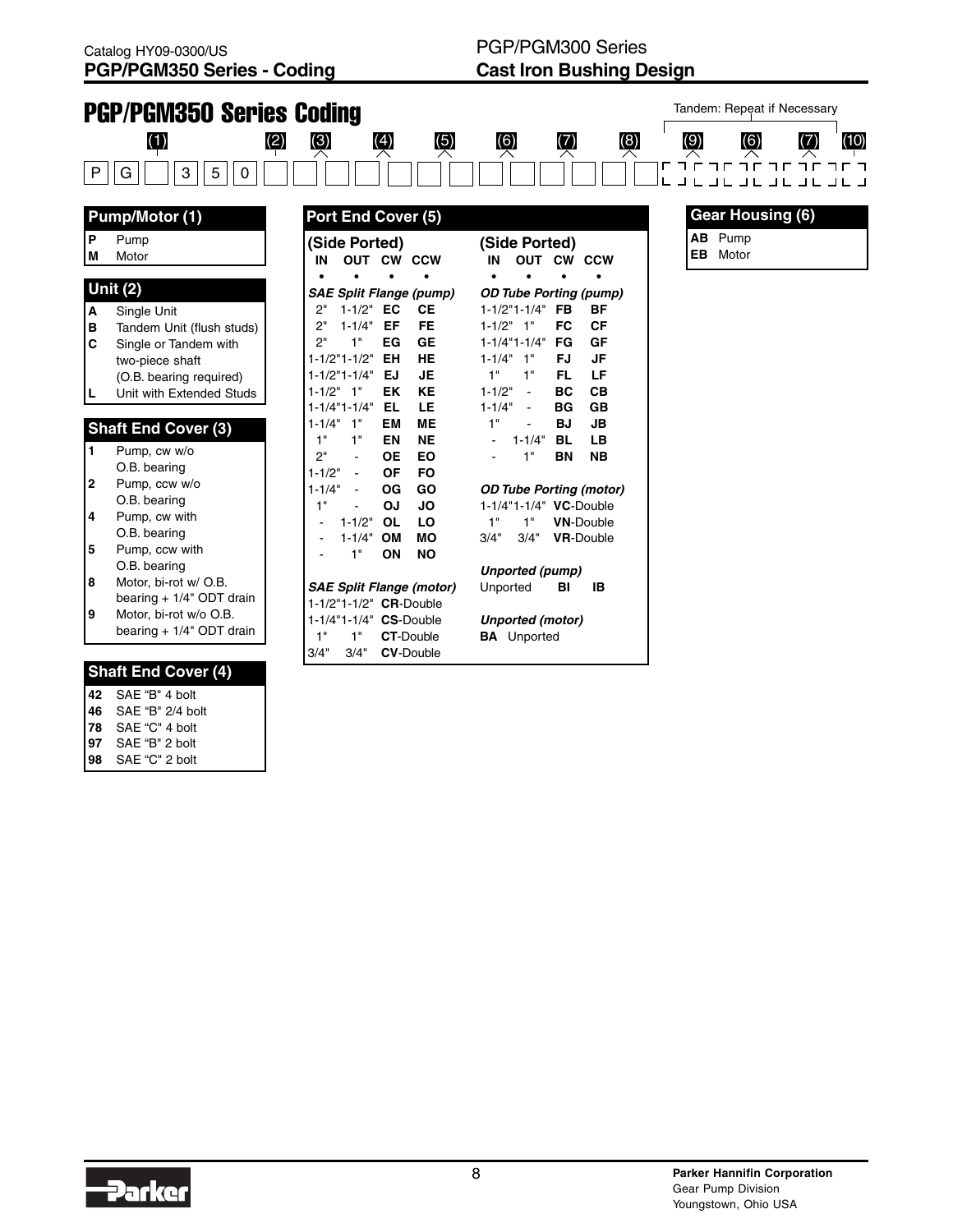

#### **Bearing Carriers (9)**

**22** 2-1/4" 5.74 94.0 2750psi (190 bar) **25** 2-1/2" 6.38 104.5 2500psi (172 bar)

|                     |                                               |                |           | (Dual Outlet - Pump Only) |            |                           | (Single Outlet - Pump Only) |              | <b>Combined Outlet)</b>                        |                                                    |                 |
|---------------------|-----------------------------------------------|----------------|-----------|---------------------------|------------|---------------------------|-----------------------------|--------------|------------------------------------------------|----------------------------------------------------|-----------------|
|                     | Outlets: for clockwise porting                |                |           |                           |            | Outlet for front section. |                             |              | Outlet for front section.                      |                                                    |                 |
|                     | the top port number comes first;              |                |           |                           | IN         | <b>OUT</b>                |                             | <b>CWCCW</b> | IN<br><b>OUT</b>                               |                                                    | <b>CWCCW</b>    |
|                     | for counter-clockwise porting the             |                |           |                           | $\bullet$  | ٠                         | $\bullet$                   | ٠            | $\bullet$<br>$\bullet$                         | ٠                                                  |                 |
|                     | bottom port number comes first.               |                |           |                           |            | <b>SAE Split Flange</b>   |                             |              |                                                | <b>SAE Split Flange (pump)</b>                     |                 |
| IN                  | <b>OUT</b>                                    |                |           | <b>CW CCW</b>             | 2"         | $1 - 1/2"$                | HB.                         | BH           | 2"<br>$1 - 1/2"$                               |                                                    | UN NU           |
|                     |                                               |                | $\bullet$ | $\bullet$                 | 2"         | $1 - 1/4"$                | НC                          | <b>CH</b>    | 2"<br>$1 - 1/4"$                               | UO.                                                | OU              |
|                     | <b>SAE Split Flange</b>                       |                |           |                           | 2"         | 1"                        | ΗF                          | <b>FH</b>    | $1 - 1/2$ " $1 - 1/2$ "                        | UP                                                 | PU              |
|                     | 2-1/2" 1-1/4" 1-1/4" AF                       |                |           | FA                        |            | $1 - 1/2" 1 - 1/2"$       | HL                          | LН           | $1 - 1/2$ " $1 - 1/4$ "                        | UQ.                                                | QU              |
| 12-1/2" 1-1/4"      |                                               | 1"             | AG        | GA                        |            | $1 - 1/2" 1 - 1/4"$       | нм                          | мн           | $1 - 1/4" 1 - 1/4"$                            |                                                    | UR RU           |
| 2-1/2"              | 1"                                            | 1"             | AH        | <b>HA</b>                 | $1 - 1/2"$ | 1"                        | HN                          | <b>NH</b>    |                                                |                                                    |                 |
| 2"                  | $1 - 1/4"$                                    | $1 - 1/4$ " AM |           | MА                        |            | $1 - 1/4$ " $1 - 1/4$ "   | HO                          | OH           |                                                | <b>SAE Split Flange (motor)</b>                    |                 |
| 2"                  | $1 - 1/4"$                                    | 1"             | AN        | ΝA                        | $1 - 1/4"$ | 1"                        | НP                          | <b>PH</b>    | 2"<br>2"                                       | <b>AA-Double</b>                                   |                 |
| 2"                  | 1"                                            | 1"             | AP        | PA                        | $*1"$      | 1"                        | HQ                          | QΗ           | $1 - 1/2"1 - 1/2"$                             | <b>BB-Double</b>                                   |                 |
| 1-1/2" 1-1/4"       |                                               | $1 - 1/4$ " AT |           | TA                        | $1 - 1/4"$ | 1"                        | RS                          | <b>SR</b>    | $1 - 1/4"1 - 1/4"$                             | <b>CC-Double</b>                                   |                 |
| $1 - 1/2" 1 - 1/4"$ |                                               | 1"             | AU        | UA                        |            |                           |                             |              | 1"<br>1"                                       | <b>EE-Double</b>                                   |                 |
| $1 - 1/2"$          | 1"                                            | 1"             | AV        | <b>VA</b>                 |            | <b>OD Tube Porting</b>    |                             |              | 3/4"<br>3/4"                                   | FF-Double                                          |                 |
| 1-1/4" 1-1/4"       |                                               | $1 - 1/4$ " AW |           | <b>WA</b>                 | 2"         | $1 - 1/2"$                |                             | <b>KB BK</b> |                                                |                                                    |                 |
| 1-1/4" 1-1/4"       |                                               | 1"             | AX        | XА                        |            |                           |                             |              |                                                | <b>OD Tube Porting (pump)</b>                      |                 |
| $1 - 1/4"$          | 1"                                            | 1"             | AY        | YA                        | 2"         | $1 - 1/4"$                | КC                          | <b>CK</b>    | 2"<br>$1 - 1/2"$                               | <b>PE</b>                                          | EP              |
| 1"                  | 1"                                            | 1"             | AZ        | ZA                        | 2"         | 1"                        | ΚF                          | <b>FK</b>    | 2"<br>$1 - 1/4"$                               | <b>PM</b>                                          | МP              |
|                     |                                               |                |           |                           |            | $1 - 1/2" 1 - 1/2"$       | ΚL                          | <b>LK</b>    | $1 - 1/2" 1 - 1/2"$                            | PN                                                 | ΝP              |
| 2"                  | <b>OD Tube Porting</b><br>1-1/4" 1-1/4" GM MG |                |           |                           |            | $1 - 1/2" 1 - 1/4"$       | ΚM                          | <b>MK</b>    | $1 - 1/2$ " $1 - 1/4$ "<br>$1 - 1/4" 1 - 1/4"$ | PQ<br>PR                                           | QP<br><b>RP</b> |
| 2"                  | $1 - 1/4"$                                    | 1"             | GN        | <b>NG</b>                 | $1 - 1/2"$ | 1"                        | ΚN                          | <b>NK</b>    |                                                |                                                    |                 |
| 2"                  | 1"                                            | 1"             | <b>GP</b> | PG                        |            | $1 - 1/4" 1 - 1/4"$       | ΚO                          | OK           |                                                |                                                    |                 |
| $1 - 1/2" 1 - 1/4"$ |                                               | $1 - 1/4"$     | GT        | ТG                        |            |                           |                             |              | $1 - 1/2"1 - 1/2"$                             | <b>OD Tube Porting (motor)</b><br><b>MM-Double</b> |                 |
| $1 - 1/2" 1 - 1/4"$ |                                               | 1"             | GU        | UG                        | $1 - 1/4"$ | 1"                        | КP                          | <b>PK</b>    | $1 - 1/4"1 - 1/4"$                             | <b>NN-Double</b>                                   |                 |
| 1-1/2"              | 1"                                            | 1"             | GV        | VG                        | 1"         | 1"                        | KQ                          | QK           | 1"<br>1"                                       | QQ-Double                                          |                 |
| 1-1/4" 1-1/4"       |                                               | 1-1/4"GW WG    |           |                           |            |                           |                             |              | 3/4"<br>3/4"                                   | <b>RR-Double</b>                                   |                 |
| $1 - 1/4" 1 - 1/4"$ |                                               | 1"             | <b>GX</b> | XG                        |            |                           |                             |              |                                                |                                                    |                 |
| $1 - 1/4"$          | 1"                                            | 1"             | GY        | YG                        |            |                           |                             |              |                                                | <b>Common Inlet Passage</b>                        |                 |
| 1"                  | 1"                                            | 1"             | GZ        | <b>ZG</b>                 |            |                           |                             |              | No Ports                                       | C                                                  | D               |
|                     |                                               |                |           |                           |            |                           |                             |              |                                                |                                                    |                 |

**Connecting Shaft (10)**

For connecting tandem units. **1** Connecting Shaft

**\*** Outlet port for rear section.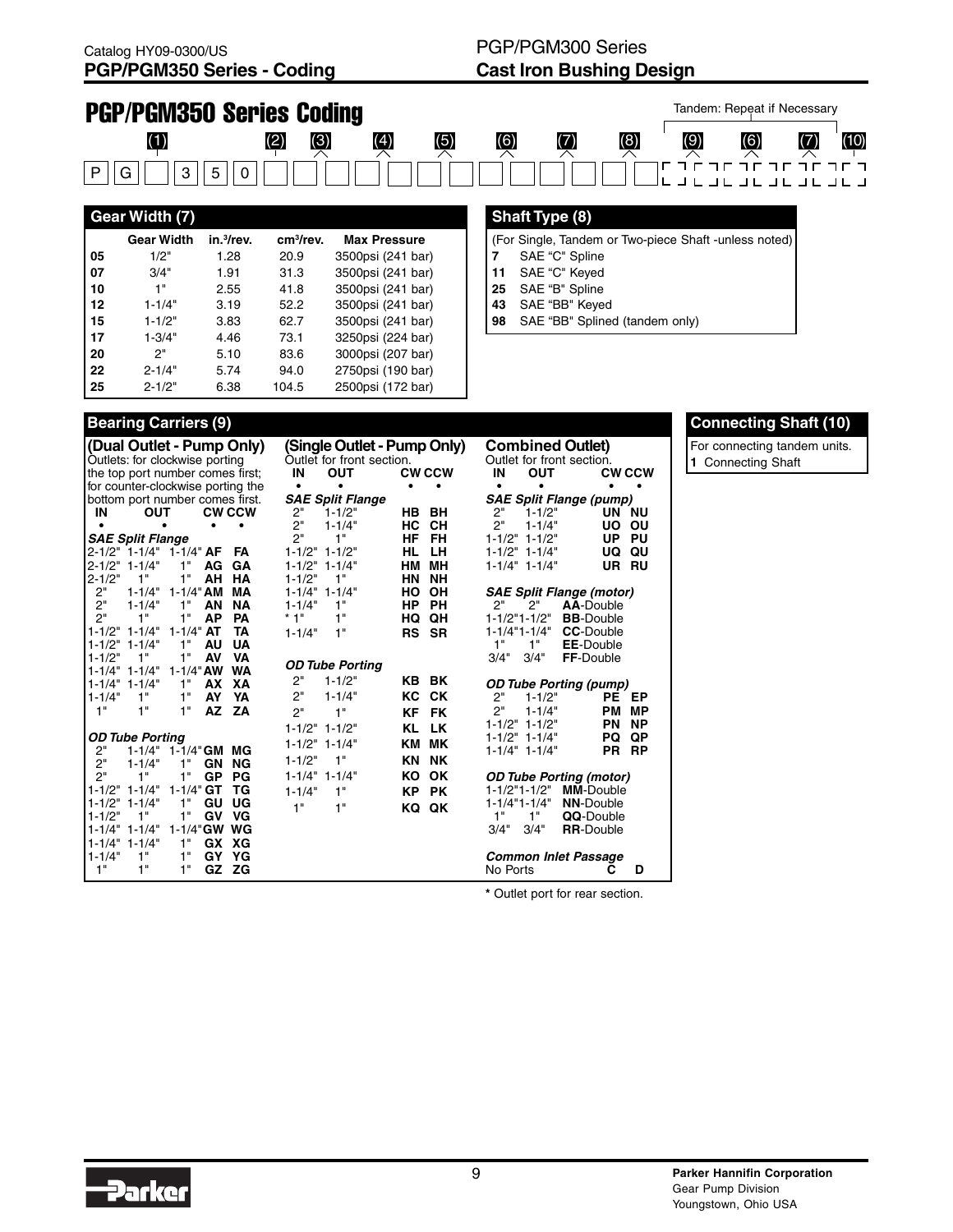

- **42** SAE "B" 4 bolt
- **78** SAE "C" 4 bolt
- **97** SAE "B" 2 bolt **98** SAE "C" 2 bolt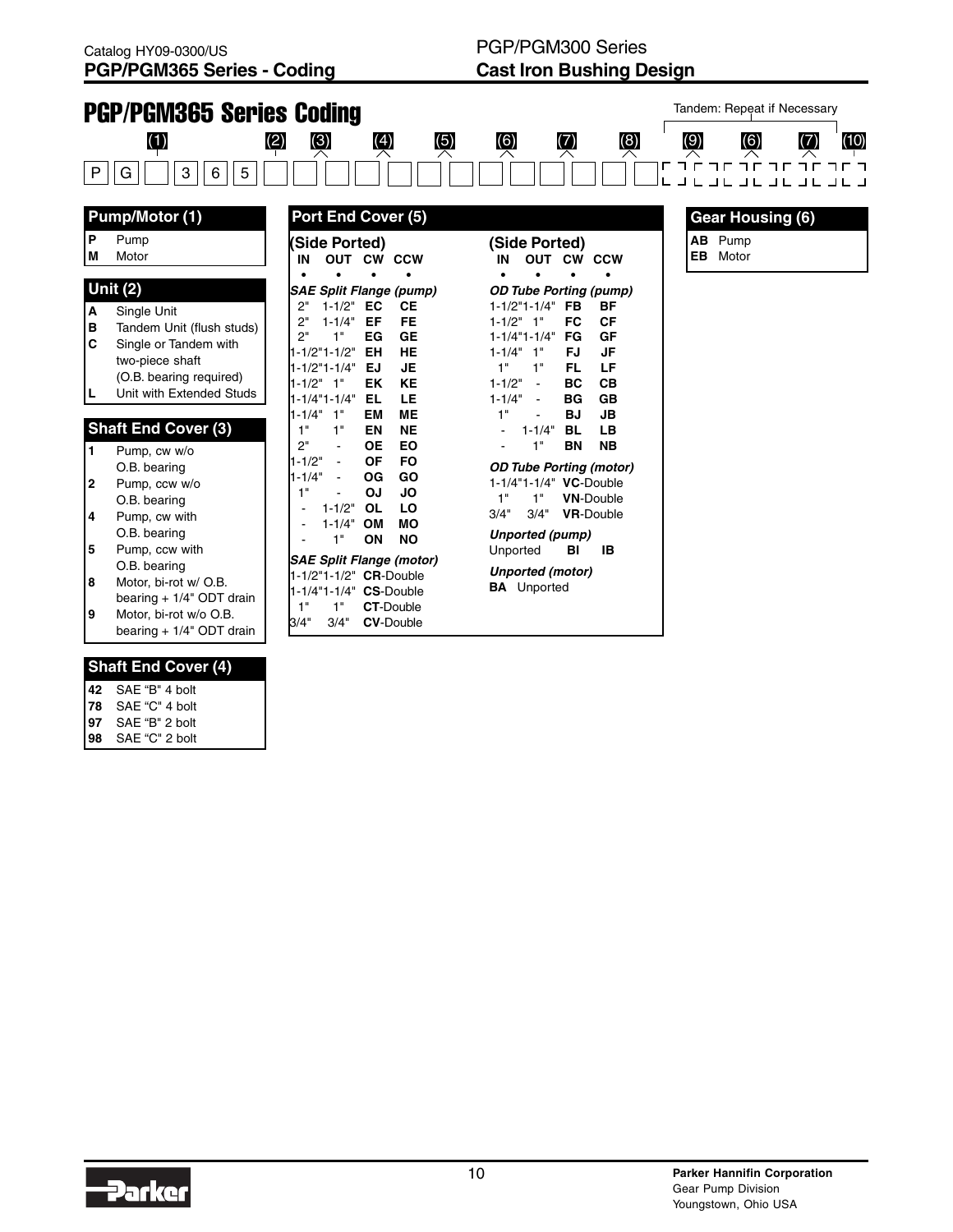

|      | Gear Width (7)    |                        |                       |                     |
|------|-------------------|------------------------|-----------------------|---------------------|
|      | <b>Gear Width</b> | in. <sup>3</sup> /rev. | cm <sup>3</sup> /rev. | <b>Max Pressure</b> |
| l 07 | 3/4"              | 2.70                   | 44.3                  | 3500psi (241 bar)   |
| l 10 | 1"                | 3.60                   | 59.0                  | 3500psi (241 bar)   |
| l 12 | $1 - 1/4"$        | 4.50                   | 73.8                  | 3500psi (241 bar)   |
| l 15 | $1 - 1/2"$        | 5.40                   | 88.5                  | 3500psi (241 bar)   |
| l 17 | $1 - 3/4"$        | 6.30                   | 103.3                 | 3500psi (241 bar)   |
| l 20 | 2"                | 7.20                   | 118.0                 | 3500psi (241 bar)   |
| 22   | $2 - 1/4"$        | 8.10                   | 132.8                 | 3250psi (224 bar)   |
| l 25 | $2 - 1/2"$        | 9.00                   | 147.5                 | 3000psi (207 bar)   |

### **Shaft Type (8) 7** SAE "C" Spline

**11** SAE "C" Keyed

**25** SAE "B" Spline (single only)

|                  |                                            | (Dual Outlet - Pump Only)<br>Outlets: for clockwise porting |               |            | (Single Outlet - Pump Only)<br>Outlet for front section. |           |               | (Combined Outlet)<br>Outlet for front section. |                          |                                 |                    |
|------------------|--------------------------------------------|-------------------------------------------------------------|---------------|------------|----------------------------------------------------------|-----------|---------------|------------------------------------------------|--------------------------|---------------------------------|--------------------|
|                  |                                            | the top port number comes first;                            |               | IN         | <b>OUT</b>                                               |           | <b>CW CCW</b> | IN                                             | <b>OUT</b>               |                                 | <b>CWCCW</b>       |
|                  |                                            | for counter-clockwise porting the                           |               | $\bullet$  |                                                          | $\bullet$ | $\bullet$     | $\bullet$                                      |                          | $\bullet$                       |                    |
|                  |                                            | bottom port number comes first.                             |               |            | <b>SAE Split Flange</b>                                  |           |               |                                                |                          | <b>SAE Split Flange (pump)</b>  |                    |
| ΙN               | <b>OUT</b>                                 |                                                             | <b>CW CCW</b> | $2 - 1/2"$ | $1 - 1/2"$                                               | CJ        | JC            |                                                | $2 - 1/2" 1 - 1/2"$      | UC                              | <b>CU</b>          |
|                  |                                            | $\bullet$                                                   |               | $2 - 1/2"$ | $1 - 1/4"$                                               | <b>CL</b> | LC            |                                                | $2 - 1/2" 1 - 1/4"$      | UF                              | FU                 |
|                  | <i>SAE Sp</i> lit Fla <i>nge</i>           |                                                             |               | $2 - 1/2"$ | 1"                                                       | CМ        | МC            | 2"                                             | $1 - 1/2"$               | UN                              | <b>NU</b>          |
|                  |                                            | 2-1/2" 1-1/2" 1-1/2" AC                                     | CА            | 2"         | $1 - 1/2"$                                               | HВ        | BH            | 2"                                             | $1 - 1/4"$               |                                 | <b>UO OU</b>       |
|                  | $2 - 1/2" 1 - 1/2"$                        | $1 - 1/4$ " AD                                              | <b>DA</b>     | 2"         | $1 - 1/4"$                                               | НC        | <b>CH</b>     |                                                | $1 - 1/2" 1 - 1/2"$      | <b>UP</b>                       | PU                 |
|                  | $2 - 1/2" 1 - 1/2"$                        | 1"<br>AE                                                    | EA            | 2"         | 1"                                                       | HF        | <b>FH</b>     |                                                | $1 - 1/2" 1 - 1/4"$      |                                 | UQ QU              |
|                  | $2 - 1/2" 1 - 1/4"$                        | $1 - 1/4$ " AF                                              | FA            | $1 - 1/2"$ | $1 - 1/2"$                                               | HL        | LН            |                                                | $1 - 1/4" 1 - 1/4"$      |                                 | UR RU              |
|                  | $2 - 1/2" 1 - 1/4"$                        | 1"<br>AG                                                    | GA            | $1 - 1/2"$ | $1 - 1/4"$                                               |           | HM MH         |                                                |                          | <b>SAE Split Flange (motor)</b> |                    |
| $2 - 1/2"$       | 1"                                         | 1"<br>AH                                                    | <b>HA</b>     | $1 - 1/2"$ | 1"                                                       | <b>HN</b> | <b>NH</b>     | 2"                                             | 2"                       | <b>AA-Double</b>                |                    |
| 2"               | $1 - 1/2"$                                 | $1 - 1/2$ " AJ                                              | JА            | $1 - 1/4"$ | $1 - 1/4"$                                               |           | HO OH         | $1 - 1/2"1 - 1/2"$                             |                          | <b>BB-Double</b>                |                    |
| 2"               | $1 - 1/2"$                                 | $1 - 1/4"$ AK                                               | KA            | $1 - 1/4"$ | 1"                                                       | HP.       | <b>PH</b>     |                                                | 1-1/4"1-1/4"             | <b>CC-Double</b>                |                    |
| 2"               | $1 - 1/2"$                                 | 1"<br><b>AL</b>                                             | LA            | 1"         | 1"                                                       |           | HQ QH         | 1"                                             | 1"                       | <b>EE-Double</b>                |                    |
| 2"               | $1 - 1/4"$                                 | $1 - 1/4$ " AM                                              | МA            | $2 - 1/2"$ | $1 - 1/2"$                                               | NR        | <b>RN</b>     | 3/4"                                           | 3/4"                     | FF-Double                       |                    |
| 2"               | $1 - 1/4"$                                 | 1"<br>ΑN                                                    | <b>NA</b>     | $1 - 1/4"$ | 1"                                                       | <b>RS</b> | <b>SR</b>     |                                                |                          |                                 |                    |
| 2"               | 1"                                         | 1"<br>АP                                                    | PA            |            | <b>OD Tube Porting</b>                                   |           |               |                                                |                          | <b>OD Tube Porting (pump)</b>   |                    |
|                  | $1 - 1/2" 1 - 1/2"$                        | $1 - 1/2"$ AQ                                               | QA            | 2"         | $1 - 1/2"$                                               | <b>KB</b> | BK            | 2"<br>ን"                                       | $1 - 1/2"$<br>$1 - 1/4"$ | PE.                             | EP<br><b>PM MP</b> |
|                  | $1 - 1/2" 1 - 1/2"$                        | $1 - 1/4$ AR                                                | <b>RA</b>     | 2"         | $1 - 1/4"$                                               | КC        | СK            |                                                | $1 - 1/2" 1 - 1/2"$      | PN                              | <b>NP</b>          |
|                  | $1 - 1/2" 1 - 1/2"$                        | 1"<br>AS                                                    | SΑ            | 2"         | 1"                                                       | <b>KF</b> | <b>FK</b>     |                                                | $1 - 1/2" 1 - 1/4"$      | PQ                              | QP                 |
|                  | $1 - 1/2" 1 - 1/4"$                        | $1 - 1/4$ " AT                                              | TA            | $1 - 1/2"$ | $1 - 1/2"$                                               | KL        | <b>LK</b>     |                                                | $1 - 1/4" 1 - 1/4"$      | <b>PR</b>                       | <b>RP</b>          |
|                  | $1 - 1/2" 1 - 1/4"$                        | 1"<br>AU                                                    | UA            | $1 - 1/2"$ | $1 - 1/4"$                                               |           | KM MK         |                                                |                          |                                 |                    |
| $1 - 1/2"$       | 1"                                         | 1"<br>AV                                                    | VA            | $1 - 1/2"$ | 1"                                                       | KN        | <b>NK</b>     |                                                |                          | <b>OD Tube Porting (motor)</b>  |                    |
|                  | $1 - 1/4" 1 - 1/4"$                        | $1 - 1/4$ " AW<br>1"                                        | <b>WA</b>     | $1 - 1/4"$ | $1 - 1/4"$                                               | ΚO        | OK            |                                                | $1 - 1/2"1 - 1/2"$       | <b>MM-Double</b>                |                    |
|                  | $1 - 1/4" 1 - 1/4"$<br>1"                  | AX<br>1"<br>AY                                              | XА<br>YA      | $1 - 1/4"$ | 1"                                                       | <b>KP</b> | <b>PK</b>     |                                                | $1 - 1/4"1 - 1/4"$       | <b>NN-Double</b>                |                    |
| $1 - 1/4"$<br>1" | $1"$                                       | 1"<br><b>AZ</b>                                             | ZA            | 1"         | 1"                                                       |           | KQ QK         | 1"                                             | 1"                       | QQ-Double                       |                    |
|                  |                                            |                                                             |               |            |                                                          |           |               | 3/4"                                           | 3/4"                     | <b>RR-Double</b>                |                    |
|                  | <b>OD Tube Porting</b>                     |                                                             |               |            |                                                          |           |               |                                                |                          |                                 |                    |
| 2"               | $1 - 1/2"$                                 | $11/2$ " GJ                                                 | JG            |            |                                                          |           |               |                                                |                          |                                 |                    |
| 2"               | $1 - 1/2"$                                 | 1 1/4" GK KG                                                |               |            |                                                          |           |               |                                                |                          |                                 |                    |
| 2"               | $1 - 1/2"$                                 | 1"<br>GL                                                    | LG            |            |                                                          |           |               |                                                |                          |                                 |                    |
| 2"               | $1 - 1/4"$                                 | 1 1/4" GM MG                                                |               |            |                                                          |           |               |                                                |                          |                                 |                    |
| 2"               | $1 - 1/4"$                                 | 1"                                                          | <b>GN NG</b>  |            |                                                          |           |               |                                                |                          |                                 |                    |
| 2"               | 1"                                         | 1"<br>GP                                                    | PG            |            |                                                          |           |               |                                                |                          |                                 |                    |
|                  | $1 - 1/2" 1 - 1/2"$                        | 1 1/2" GQ QG                                                |               |            |                                                          |           |               |                                                |                          |                                 |                    |
|                  | $1 - 1/2" 1 - 1/2"$                        | 1 1/4" GR                                                   | RG            |            |                                                          |           |               |                                                |                          |                                 |                    |
|                  | $1 - 1/2" 1 - 1/2"$                        | 1"<br>GS                                                    | SG            |            |                                                          |           |               |                                                |                          |                                 |                    |
|                  | $1 - 1/2" 1 - 1/4"$                        | $11/4$ " GT                                                 | ТG            |            |                                                          |           |               |                                                |                          |                                 |                    |
|                  | $1 - 1/2" 1 - 1/4"$<br>1"                  | 1"<br>GU<br>1"<br>GV                                        | UG<br>VG      |            |                                                          |           |               |                                                |                          |                                 |                    |
| $1 - 1/2"$       |                                            | 1 1/4" GW WG                                                |               |            |                                                          |           |               |                                                |                          |                                 |                    |
|                  | $1 - 1/4" 1 - 1/4"$<br>$1 - 1/4" 1 - 1/4"$ | 1"<br>GX                                                    | XG            |            |                                                          |           |               |                                                |                          |                                 |                    |
|                  |                                            |                                                             |               |            |                                                          |           |               |                                                |                          |                                 |                    |
|                  |                                            |                                                             |               |            |                                                          |           |               |                                                |                          |                                 |                    |
| $1 - 1/4"$<br>1" | 1"<br>1"                                   | 1"<br>GY<br>1"<br>GZ                                        | YG<br>ZG      |            |                                                          |           |               |                                                |                          | * Outlet port for rear section. |                    |

### **Bearing Carriers (9) Connecting Shaft (10)**

For connecting tandem units. **1** Connecting Shaft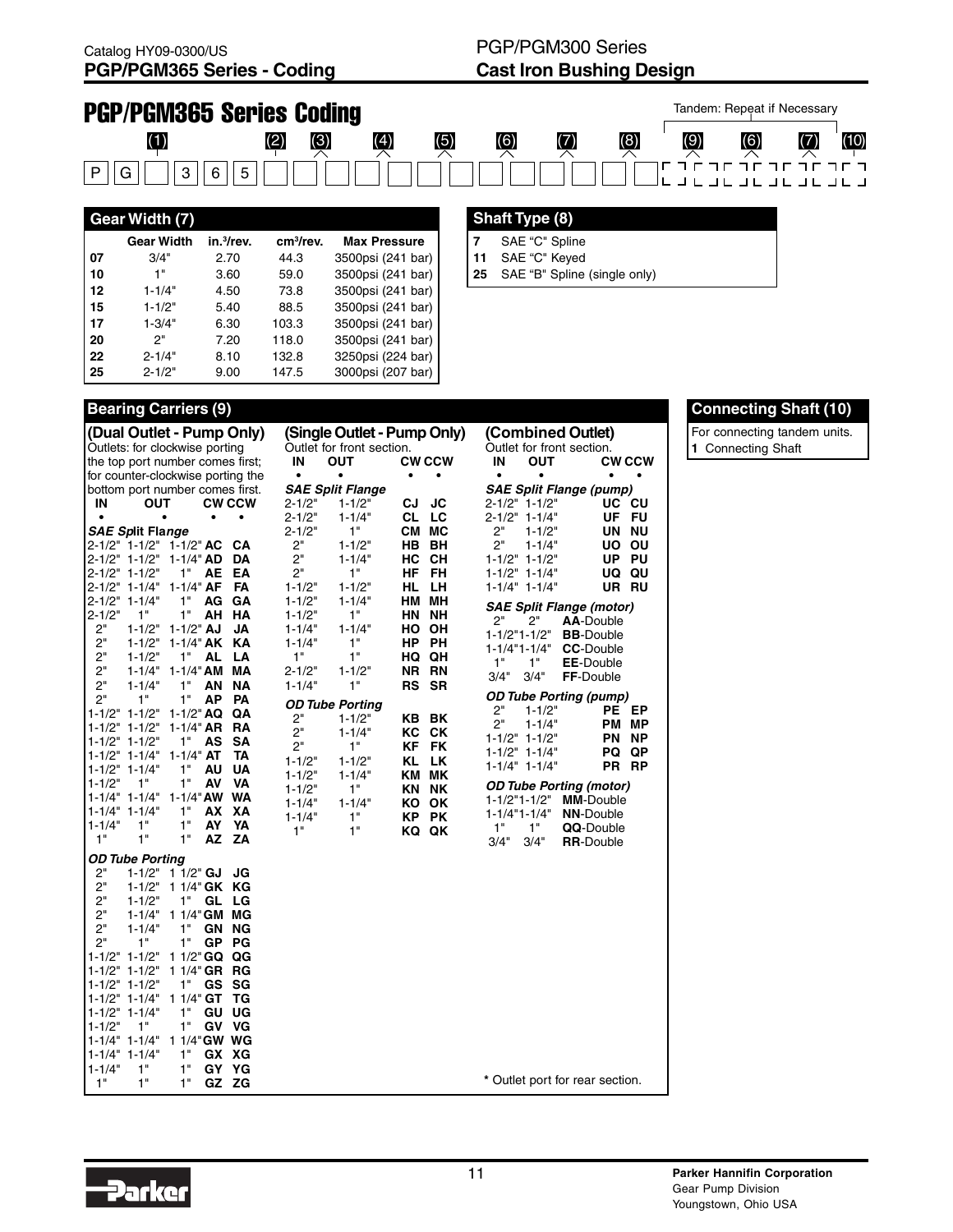# PL Factor

Each section of a multiple pump or motor should be regarded as a single unit with corresponding delivery and power input requirements. Since the entire input horsepower is fed through a common drive shaft, the power delivered to or from the unit is limited by the physical strength of the shaft. This limit is defined as a "PL" factor; "P" being the operating pressure and "L" the summation of gear widths.

In multiple units the "PL" must be calculated for the first connecting shaft as well as the drive shaft. Each style or type of shaft has a unique "PL" factor as noted in the table to the right.

Pressure X Total Gear Width = PL

#### PL MUST NOT EXCEED NUMBER SHOWN IN CHART FOR APPROPRIATE SHAFT.



| <b>PL Chart</b>         |                                            |                                  |  |  |  |  |  |  |  |
|-------------------------|--------------------------------------------|----------------------------------|--|--|--|--|--|--|--|
| <b>Shaft Style</b>      | <b>Integral</b><br><b>Shaft &amp; Gear</b> | <b>Two-Piece</b><br><b>Style</b> |  |  |  |  |  |  |  |
| PGP/PGM315              |                                            |                                  |  |  |  |  |  |  |  |
| <b>SAE "A" Spline</b>   | 4,450                                      |                                  |  |  |  |  |  |  |  |
| (up to 1.25" GW)        |                                            |                                  |  |  |  |  |  |  |  |
| <b>SAE "A" Key</b>      | 3.600                                      |                                  |  |  |  |  |  |  |  |
| <b>SAE "B" Spline</b>   | 13,400                                     |                                  |  |  |  |  |  |  |  |
| SAE "B" Key             | 9,900                                      |                                  |  |  |  |  |  |  |  |
| <b>Connecting Shaft</b> |                                            | 5,550                            |  |  |  |  |  |  |  |
| PGP/PGM330              |                                            |                                  |  |  |  |  |  |  |  |
| <b>SAE "B" Spline</b>   | 8,450                                      | 6,250                            |  |  |  |  |  |  |  |
| SAE "B" Kev             | 6,250                                      | 6,250                            |  |  |  |  |  |  |  |
| SAE "B-B" Spline        | 13,000                                     | 6,250                            |  |  |  |  |  |  |  |
| SAE "B-B" Key           | 9,300                                      | 6,250                            |  |  |  |  |  |  |  |
| <b>SAE "C" Spline</b>   | --                                         | 6,250                            |  |  |  |  |  |  |  |
| <b>SAE "C" Key</b>      |                                            | 6,250                            |  |  |  |  |  |  |  |
| <b>Connecting Shaft</b> |                                            | 6,250                            |  |  |  |  |  |  |  |
| PGP/PGM350              |                                            |                                  |  |  |  |  |  |  |  |
| <b>SAE "B" Spline</b>   | 6,450                                      | 6,450                            |  |  |  |  |  |  |  |
| SAE "B" Kev             | 4.750                                      | 4.750                            |  |  |  |  |  |  |  |
| <b>SAE "B-B" Spline</b> | 9.900                                      | 9,000                            |  |  |  |  |  |  |  |
| SAE "B-B" Kev           | 7,100                                      | 7,100                            |  |  |  |  |  |  |  |
| <b>SAE "C" Spline</b>   | 19,100                                     | 9,000                            |  |  |  |  |  |  |  |
| <b>SAE "C" Key</b>      | 13,900                                     | 9,000                            |  |  |  |  |  |  |  |
| <b>Connecting Shaft</b> |                                            | 9,000                            |  |  |  |  |  |  |  |
| PGP/PGM365              |                                            |                                  |  |  |  |  |  |  |  |
| <b>SAE "B" Spline</b>   | 5,050                                      | 5,050                            |  |  |  |  |  |  |  |
| SAE "B" Key             | 3,700                                      | 3,700                            |  |  |  |  |  |  |  |
| <b>SAE "B-B" Spline</b> | 7,750                                      | 5,350                            |  |  |  |  |  |  |  |
| SAE "B-B" Kev           | 5,550                                      | 5,550                            |  |  |  |  |  |  |  |
| <b>SAE "C" Spline</b>   | 14,900                                     | 11,950                           |  |  |  |  |  |  |  |
| SAE "C" Key             | 10,800                                     | 10,800                           |  |  |  |  |  |  |  |
| <b>Connecting Shaft</b> |                                            | 11,950                           |  |  |  |  |  |  |  |



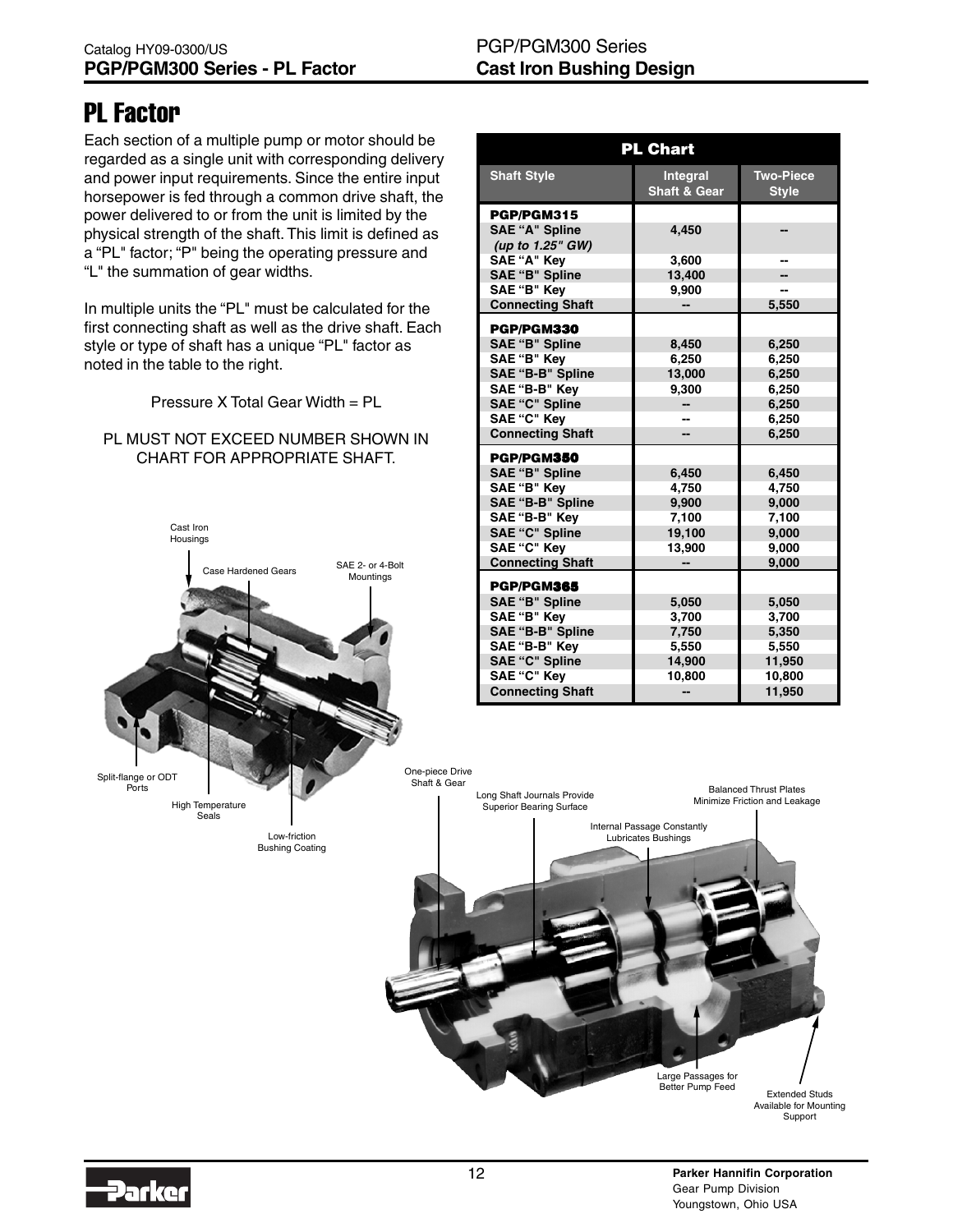# General Data

# **Pump Type**

Heavy duty, cast iron, external gear pump

## **Mounting**

SAE standard flanges

#### **Porting** SAE split flanges and straight thread o-ring

**Shaft Style** SAE splined, keyed, and others

## **Drive**

Clockwise, counterclockwise, double. Direct drive with flexible coupling is recommended. Pumps subject to radial loads must be specified with an outboard bearing. Axial loading is not allowed.

### **Recommended Speed Range**

PGP315 and PGP330 600 to 3000 rpm PGP350 and PGP365 600 to 2400 rpm

### **Theoretical Displacements**

(Detailed with Gear Width on Code Page)

#### **Maximum radial loads with outboard bearing**

| UULUUAI U DUAI III U |          |
|----------------------|----------|
| PGP/PGM330           | 785 lb.  |
| PGP/PGM350           | 1125 lb. |
| PGP/PGM365           | 1460 lb. |

### **Pump Inlet Pressure**

30 psia (15psig) maximum pressure/5 in. Hg maximum vacuum at operating temperature

### **Outlet Pressure**

(Detailed on Code Page)

### **Hydraulic Fluids**

Mineral oil, fire resistant fluids:

- water-oil emulsions 60/40, HFB
- water-glycol, HFC
- phosphate-esters, HFD (FKM-VITON seals required)

### **Fluid temperature**

Mineral oil with standard seals: 0º to 180º F (-20º C to +80º C) Fire resistant fluids HFB, HFC 0º to 150º F (-20º C to +65º C)

### **Fluid Viscosity**

From 7.5 to 1600 cSt (50 to 7500 SUS) Recommended 15 to 75 cSt (80 to 350 SUS)

### **Filtration**

According to ISO 4406 code:

- 20/18/15 at 2000 psi/ 140 bar
- 19/17/14 at 3000 psi/ 210 bar
- 17/15/12 at 4000 psi/ 275 bar

### **Flow Velocity**

Mineral oil and HFD:

- Inlet up to 8 fps/ 2.5 m/s
- Outlet up to 18 fps/ 6,0 m/s Fire resistant fluids HFB, HFC
- Inlet up to 5 fps/ 1.5 m/s
- Outlet up to 13 fps/ 4.0 m/s

# **Multiple Pump Assemblies**

Up to 6 gear sections of the same model, even with different gear widths

### **Piggyback Assemblies**

Several models can be mounted together, one at the rear of the other. Fluids will intermix even with separate reservoirs: PGP330/315, PGP350/315, PGP365/330, PGP365/330/315

# **Pumps With Priority Outlet Load Sensing Availability**

Available for models PGP315, PGP330, PGP350

# **General Notes**

- For operation outside given parameters, please consult Product Support.
- The smallest gear width of each model is not recommended for single units at the maximum rated pressure

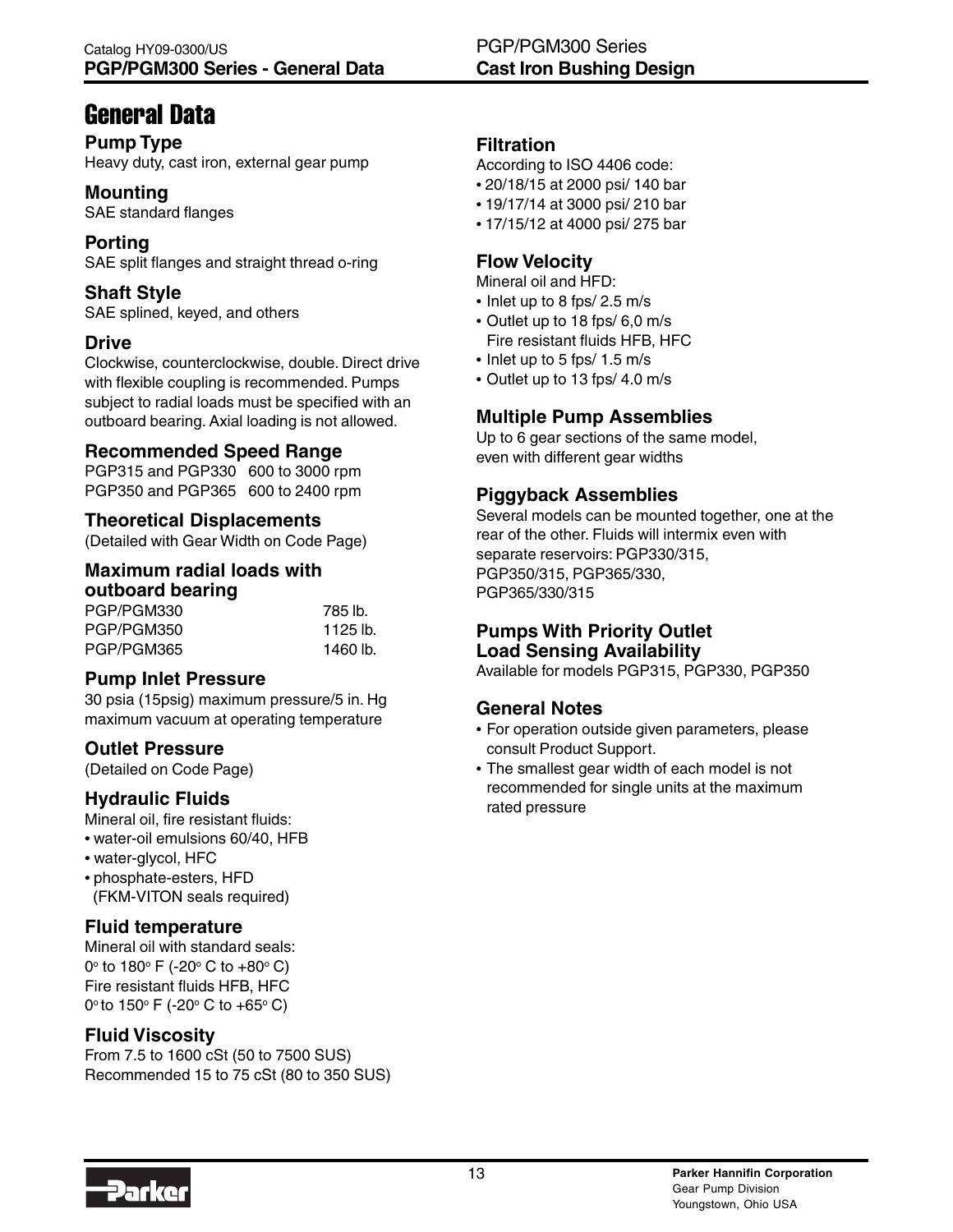# **Porting**

**SAE Straight Thread O-Ring (ODT)**

| <b>Normal</b> | <b>SAE</b>       | "А"                | "B"                        |
|---------------|------------------|--------------------|----------------------------|
| <b>ODT</b>    | <b>Dash Size</b> | <b>Thread Size</b> | Full Thread Min. - in (mm) |
| 1/2"          | - 8              | 3/4" - 16 UNF      | 0.56(14.3)                 |
| 5/8"          | - 10             | 7/8" - 14 UNF      | 0.66(16.7)                 |
| 3/4"          | $-12$            | 1-1/16"-12 UNF     | 0.75(19.1)                 |
| 1 "           | $-16$            | 1-5/16"-12 UNF     | 0.75(19.1)                 |
| $1 - 1/4"$    | $-20$            | 1-5/8"-12 UNF      | 0.75(19.1)                 |
| $1 - 1/2"$    | $-24$            | 1-7/8"-12 UNF      | 0.75(19.1)                 |
| 2"            | $-32$            | 2-1/2"-12 UNF      | 0.75(19.1)                 |



# **SAE Split Flanged (Code 61) Ports UNC Thread (SSS)**

|      | <b>Port Size</b> | А    |      |      | в    | C            | D    |      |
|------|------------------|------|------|------|------|--------------|------|------|
| inch | mm               | inch | mm   | inch | mm   | <b>UNC</b>   | inch | mm   |
| 0.50 | 12.7             | 0.69 | 17.5 | 1.50 | 38.1 | $5/16 - 18$  | 0.94 | 23.9 |
| 0.75 | 19.1             | 0.88 | 22.2 | 1.88 | 47.6 | $3/8 - 16$   | 0.88 | 22.4 |
| 1.00 | 25.4             | 1.03 | 26.2 | 2.06 | 52.2 | $3/8 - 16$   | 0.88 | 22.4 |
| 1.25 | 31.8             | 1.19 | 30.2 | 2.31 | 58.7 | $7/16" - 14$ | 1.12 | 28.4 |
| 1.50 | 36.1             | 1.41 | 35.7 | 2.75 | 69.9 | $1/2$ "-13   | 1.06 | 26.9 |
| 2.00 | 50.8             | 1.69 | 42.9 | 3.06 | 77.8 | $1/2 - 13$   | 1.06 | 26.9 |
| 2.50 | 63.5             | 2.00 | 50.8 | 3.50 | 88.9 | $1/2 - 13$   | 1.19 | 30.2 |



# Drive Shaft Maximum Input Torque

| <b>Shaft Style</b> | • integral: 1<br>• 2 pieces: 2 |                | 315<br>Ib-ft Nm | 330<br><b>Ib-ft Nm</b> | 350<br><b>Ib-ft Nm</b> | 365<br><b>Ib-ft Nm</b> |
|--------------------|--------------------------------|----------------|-----------------|------------------------|------------------------|------------------------|
|                    | splined -                      | 1              | 109<br>80       |                        |                        |                        |
| SAE A              | 9 teeth                        | 2              |                 |                        |                        |                        |
|                    |                                | $\mathbf{1}$   | 62<br>84        |                        |                        |                        |
|                    | 5/8" keyed                     | $\overline{2}$ |                 |                        |                        |                        |
|                    | splined -                      | 1              | 242 328         | 242 328                | 242 328                | 242 328                |
| SAE <sub>B</sub>   | 13 teeth                       | $\overline{2}$ |                 | 159 215                | 242 328                | 242 328                |
|                    |                                | $\mathbf{1}$   | 167 226         | 167 226                | 167 226                | 167 226                |
|                    | 7/8" keyed                     | $\overline{2}$ |                 | 159 215                | 167 226                | 167 226                |
|                    | splined -                      | 1              | -               | 371 503                | 371 503                | 371 503                |
| <b>SAE BB</b>      | 15 teeth                       | 2              |                 | 159 215                | 300 407                | 371 503                |
|                    | 1" keyed                       | $\mathbf{1}$   | -               | 250 339                | 250 339                | 250 339                |
|                    |                                | $\overline{2}$ |                 | 159 215                | 250 339                | 250 339                |
|                    | splined -                      | 1              | $\blacksquare$  |                        | 708 960                | 708 960                |
| SAE <sub>C</sub>   | 14 teeth                       | $\overline{c}$ |                 | 159 215                | 300 407                | 533 723                |
|                    | 1.25" keyed                    | $\mathbf{1}$   |                 |                        | 500 678                |                        |
|                    |                                | $\overline{2}$ |                 | 159 215                | 300 407                | 500 678                |
|                    |                                |                |                 |                        |                        |                        |
| Connecting Shaft   |                                |                | 90 122          | 159 215                | 300 407                | 533 723                |

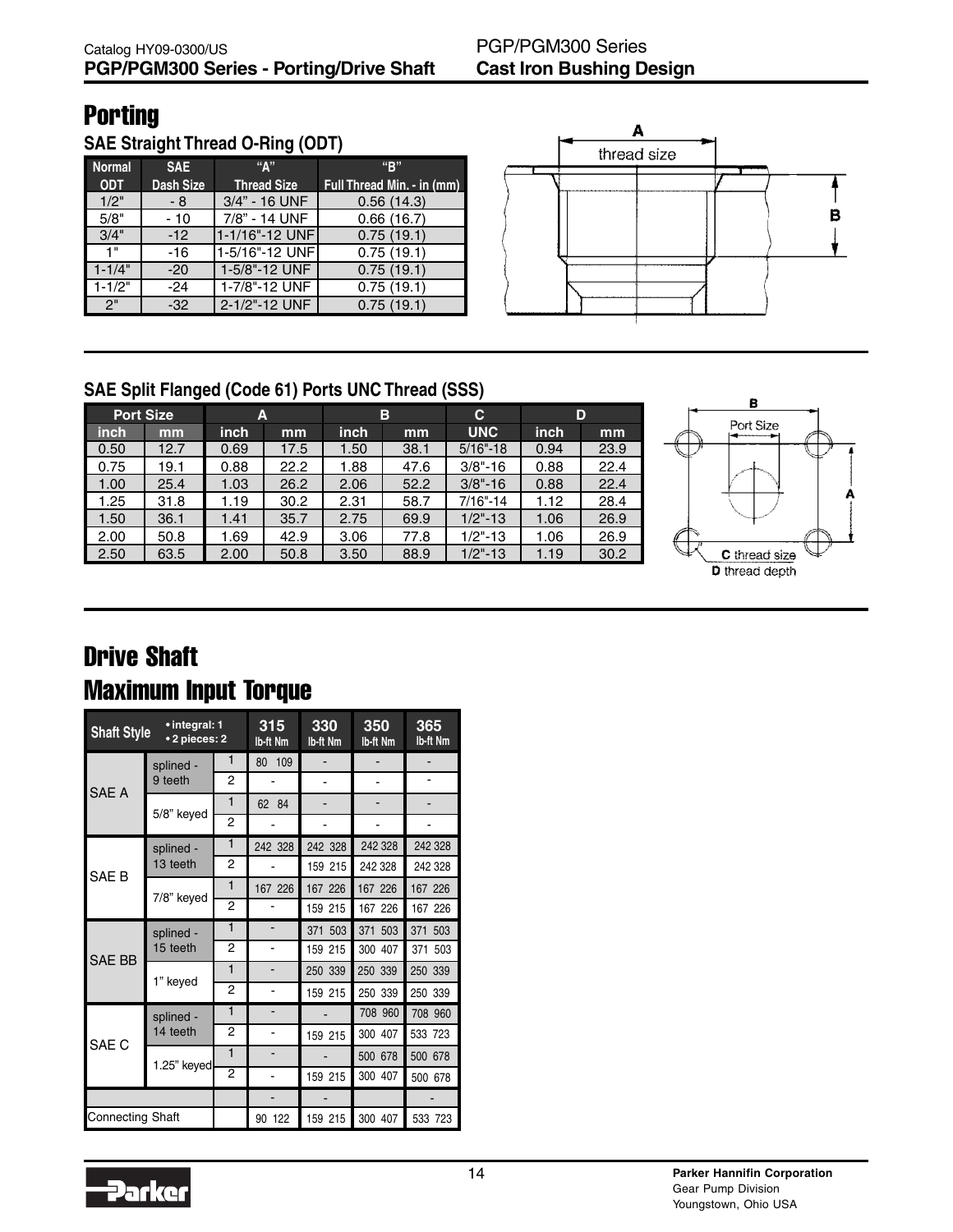# Dimensional Data

### **Single Pumps & Motors**

|              | Dimensional Data: Single Section Pumps and Motors (GW = gear width (inch)) |                  |                  |              |                       |           |                   |                    |  |  |  |  |  |
|--------------|----------------------------------------------------------------------------|------------------|------------------|--------------|-----------------------|-----------|-------------------|--------------------|--|--|--|--|--|
|              |                                                                            |                  |                  |              | <b>Port Locations</b> |           |                   |                    |  |  |  |  |  |
|              |                                                                            | A                | в                |              |                       |           | Pump <sup>1</sup> | Motor <sup>1</sup> |  |  |  |  |  |
| <b>Model</b> | <b>Units</b>                                                               | (Overall Length) | (Overall Height) | C            | D                     | E (Inlet) | F (Outlet)        | <b>E&amp;F</b>     |  |  |  |  |  |
| 315          | inch                                                                       | $4.27 + GW$      | 4.75             | $3.27 + GW$  | 0.75                  | 2.31      | 2.19              | 2.31               |  |  |  |  |  |
|              | mm                                                                         | 108.5+25.4GW     | 120.7            | 83.1+25.4GW  | 19.1                  | 58.7      | 55.6              | 58.7               |  |  |  |  |  |
| 330          | inch                                                                       | $6.19 + GW$      | 5.88             | $4.94 + GW$  | 0.88                  | 3.56      | 3.56              | 3.50               |  |  |  |  |  |
|              | mm                                                                         | 157.2+25.4GW     | 149.4            | 125.5+25.4GW | 22.4                  | 90.4      | 90.4              | 88.9               |  |  |  |  |  |
| 350          | inch                                                                       | 7.06+GW          | 6.00             | $5.56 + GW$  | 1.00                  | 3.69      | 3.69              | 3.69               |  |  |  |  |  |
|              | mm                                                                         | 179.3+25.4GW     | 152.4            | 141.2+25.4GW | 25.4                  | 93.7      | 93.7              | 93.7               |  |  |  |  |  |
| 365          | <i>inch</i>                                                                | $7.31 + GW$      | 7.25             | $5.81 + GW$  | 1.12                  | 3.81      | 3.81              | 3.81               |  |  |  |  |  |
|              | mm                                                                         | 185.7+25.4GW     | 184.2            | 147.6+25.4GW | 28.4                  | 96.8      | 96.8              | 96.8               |  |  |  |  |  |





<sup>1</sup>These values are for SAE Straight Thread O-Ring ports only.Split Flange port dimensions will be 0.125 inch (3.18 mm) less.

# **Tandem Pumps & Motors**

|              | Dimensional Data: Tandem Pumps and Motors (GWS = sum of gear widths (inch) GW1=First Section Gear Width (inch)) |                  |                  |               |                       |      |                |                        |               |                    |  |  |
|--------------|-----------------------------------------------------------------------------------------------------------------|------------------|------------------|---------------|-----------------------|------|----------------|------------------------|---------------|--------------------|--|--|
|              |                                                                                                                 |                  |                  |               | <b>Port Locations</b> |      |                |                        |               |                    |  |  |
|              |                                                                                                                 |                  | в                |               |                       |      |                | <b>Pump</b>            |               | Motor <sup>2</sup> |  |  |
| <b>Model</b> | <b>Units</b>                                                                                                    | (Overall Length) | (Overall Height) | C.            |                       | E    | $\mathsf{E}^1$ | G <sup>2</sup> (Inlet) | $H2$ (Outlet) | <b>G&amp;H</b>     |  |  |
| 315          | inch                                                                                                            | 7.05+GWS         | 4.75             | $3.59 + GW1$  | 0.75                  | 0.34 | 1.84           | 2.38                   | 2.81          | N/A                |  |  |
|              | <sub>mm</sub>                                                                                                   | 179.1+25.4GWS    | 120.7            | 91.2+25.4GW1  | 19.1                  | 8.6  | 46.7           | 60.5                   | 71.4          | N/A                |  |  |
| 330          | <i>inch</i>                                                                                                     | $9.88 + GWS$     | 5.88             | $5.38 + GW1$  | 0.88                  | 0.62 | 2.38           | 3.22                   | 3.75          | 3.22               |  |  |
|              | mm                                                                                                              | 250.9+25.4GWS    | 149.4            | 136.7+25.4GW1 | 22.4                  | 15.7 | 60.5           | 81.8                   | 95.3          | 81.8               |  |  |
| 350          | inch                                                                                                            | $10.25 + GWS$    | 6.00             | $5.75 + GW1$  | 1.00                  | 0.50 | 2.50           | 3.69                   | 4.15          | 3.69               |  |  |
|              | <sub>mm</sub>                                                                                                   | 260.4+25.4GWS    | 152.4            | 146.1+25.4GW1 | 25.4                  | 12.7 | 63.5           | 93.7                   | 105.4         | 93.7               |  |  |
| 365          | <i>inch</i>                                                                                                     | $11.38 + GWS$    | 7.25             | $6.25 + GW1$  | 1.12                  | 0.63 | 2.88           | 3.81                   | 4.71          | 3.81               |  |  |
|              | mm                                                                                                              | 289.1+25.4GWS    | 184.2            | 158.8+25.4GW1 | 28.4                  | 15.9 | 73.2           | 96.8                   | 119.6         | 96.8               |  |  |





<sup>1</sup>These dimensions apply to pumps only. Tandem PGM315 motors are not available and all other models have motors that are available with only single outlet ports.

<sup>2</sup>These values are for SAE Straight Thread O-Ring ports only. Split Flange port dimensions will be 0.125 inch (3.18 mm) less.

### **Weights**

|                    | <b>Weights of Pump and Motor Assemblies</b> |            |                                                              |          |          |          |          |          |            |            |  |  |  |
|--------------------|---------------------------------------------|------------|--------------------------------------------------------------|----------|----------|----------|----------|----------|------------|------------|--|--|--|
|                    |                                             |            | <b>Gear Width (inch)</b>                                     |          |          |          |          |          |            |            |  |  |  |
| <b>Model Units</b> |                                             | 0.50       | 0.75<br>1.25<br>1.50<br>1.75<br>2.00<br>2.25<br>2.50<br>1.00 |          |          |          |          |          |            |            |  |  |  |
| 315                | lb<br>kg                                    | 16         | 17<br>8                                                      | 18<br>8  | 19<br>9  | 20<br>9  | 21<br>10 | 22<br>10 | N/A<br>N/A | N/A<br>N/A |  |  |  |
| 330                | I <sub>b</sub><br>kg                        | 34<br>15   | 35<br>16                                                     | 36<br>16 | 37<br>17 | 39<br>17 | 40<br>18 | 41<br>19 | N/A<br>N/A | N/A<br>N/A |  |  |  |
| 350                | lb<br>kg                                    | 48<br>22   | 50<br>22                                                     | 51<br>23 | 53<br>24 | 54<br>24 | 56<br>25 | 57<br>26 | 59<br>27   | 60<br>27   |  |  |  |
| 365                | lb<br>kg                                    | N/A<br>N/A | 54<br>24                                                     | 56<br>25 | 59<br>27 | 61<br>28 | 64<br>29 | 66<br>30 | 69<br>31   | 71<br>32   |  |  |  |

Note: The weight of a single section unit is the value shown for the corresponding gear width. The weight of a multiple section unit will be the sum of the weights of each of the corresponding gear widths. All weights are approximate. The actual weight of an assembly will depend upon the porting and the type of flange and shaft specified.

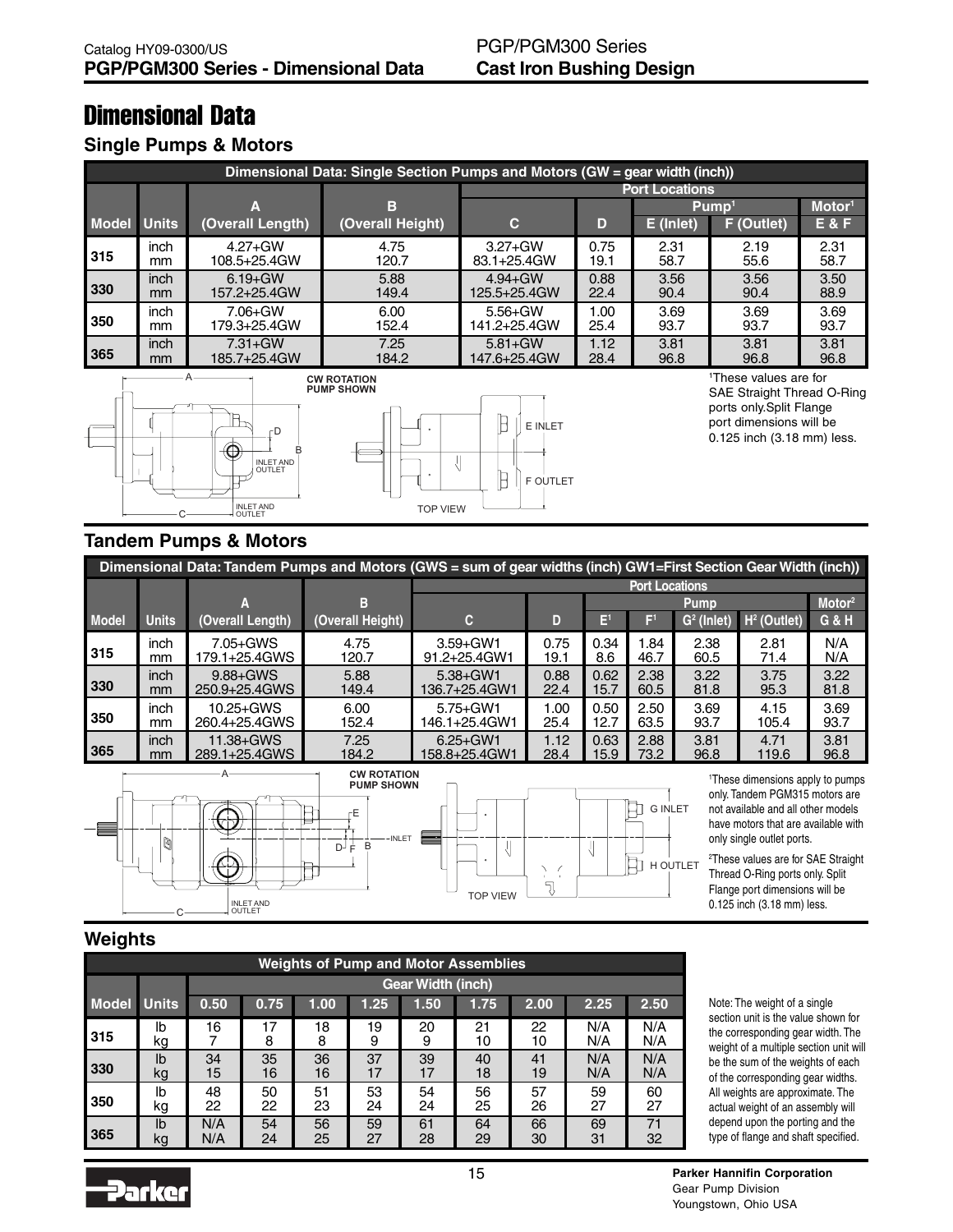# PGP315 Pump Performance Data

| speed | output flow |                | <b>Gear Widths</b> |                  |             |            |             |                 |  |  |  |  |
|-------|-------------|----------------|--------------------|------------------|-------------|------------|-------------|-----------------|--|--|--|--|
| rpm   | input power | $1/2$ "        | 3/4"               | 1 <sup>0</sup>   | $1 - 1/4$ " | $1 - 1/2"$ | $1 - 3/4$ " | 2 <sup>''</sup> |  |  |  |  |
|       | <b>GPM</b>  | 2.0            | 3.2                | 4.4              | 5.5         | 6.7        | 7.9         | 9.0             |  |  |  |  |
| 900   | <b>LPM</b>  | 8              | 12                 | 17               | 21          | 26         | 30          | 34              |  |  |  |  |
|       | HP          | 5              | 8                  | 11               | 13          | 15         | 15          | 15              |  |  |  |  |
|       | kW          | 4              | 6                  | 8                | 10          | 11         | 11          | 11              |  |  |  |  |
|       | <b>GPM</b>  | 2.8            | 4.4                | 6.0              | 7.6         | 9.2        | 10.7        | 12.2            |  |  |  |  |
| 1200  | <b>LPM</b>  | 11             | 17                 | 23               | 29          | 35         | 40          | 46              |  |  |  |  |
|       | HP          | $\overline{7}$ | 11                 | 14               | 18          | 20         | 21          | 20              |  |  |  |  |
|       | kW          | 5              | 8                  | 11               | 13          | 15         | 15          | 15              |  |  |  |  |
|       | <b>GPM</b>  | 3.6            | 5.6                | $\overline{7.7}$ | 9.6         | 11.6       | 13.5        | 15.4            |  |  |  |  |
| 1500  | <b>LPM</b>  | 14             | 21                 | 29               | 36          | 44         | 51          | 58              |  |  |  |  |
|       | <b>HP</b>   | 9              | 13                 | 18               | 22          | 25         | 26          | 25              |  |  |  |  |
|       | kW          | $\overline{7}$ | 10                 | 13               | 16          | 19         | 19          | 19              |  |  |  |  |
|       | <b>GPM</b>  | 4.4            | 6.8                | 9.3              | 11.6        | 14.0       | 16.3        | 18.6            |  |  |  |  |
| 1800  | LPM         | 17             | 26                 | 35               | 44          | 53         | 62          | 70              |  |  |  |  |
|       | <b>HP</b>   | 11             | 16                 | 21               | 27          | 30         | 31          | 30              |  |  |  |  |
|       | kW          | 8              | 12                 | 16               | 20          | 22         | 23          | 23              |  |  |  |  |
|       | <b>GPM</b>  | 5.2            | 8.1                | 10.9             | 13.6        | 16.4       | 19.1        | 21.8            |  |  |  |  |
| 2100  | <b>LPM</b>  | 20             | 30                 | 41               | 51          | 62         | 72          | 83              |  |  |  |  |
|       | <b>HP</b>   | 12             | 19                 | 25               | 31          | 35         | 36          | 35              |  |  |  |  |
|       | kW          | 9              | 14                 | 18               | 23          | 26         | 27          | 26              |  |  |  |  |
|       | <b>GPM</b>  | 6.0            | 9.3                | 12.5             | 15.6        | 18.8       | 21.9        | 25.1            |  |  |  |  |
| 2400  | LPM         | 23             | 35                 | 47               | 59          | 71         | 83          | 95              |  |  |  |  |
|       | HP          | 14             | 21                 | 28               | 35          | 40         | 41          | 40              |  |  |  |  |
|       | kW          | 11             | 16                 | 21               | 26          | 30         | 31          | 30              |  |  |  |  |
|       | <b>GPM</b>  | 7.7            | 11.7               | 15.7             | 19.6        | 23.7       | 27.6        | 31.5            |  |  |  |  |
| 3000  | LPM         | 29             | 44                 | 59               | 74          | 90         | 104         | 119             |  |  |  |  |
|       | <b>HP</b>   | 18             | 27                 | 35               | 44          | 50         | 51          | 51              |  |  |  |  |
|       | kW          | 13             | 20                 | 26               | 33          | 37         | 38          | 38              |  |  |  |  |

Performance data shown are the average results based on a series of laboratory tests of production units and are not necessarily representative of any one unit. Tests were run with the oil reservoir temperature at 120°F and viscosity 150 SUS at 100°F.

Note: Pump output flow is at the maximum rated pressure. See Gear Width on page 5.

# PGM315 Motor Performance Data

|                            |                |      |                         |      |      | <b>Gear Widths</b>      |      |                        |                             |       |
|----------------------------|----------------|------|-------------------------|------|------|-------------------------|------|------------------------|-----------------------------|-------|
| <b>Speed</b><br><b>RPM</b> | 1"<br>3500 psi |      | $1 - 1/4$ "<br>3500 psi |      |      | $1 - 1/2$ "<br>3300 psi |      | $1 - 3/4"$<br>2900 psi | 2 <sup>11</sup><br>2500 psi |       |
|                            | A              | в    | A                       | B    | A    | B                       | A    | в                      | А                           | в     |
| 900                        | 7.1            | 665  | 8.3                     | 830  | 9.6  | 940                     | 10.9 | 965                    | 12.2                        | 950   |
|                            | 27             | 75.1 | 32                      | 93.8 | 37   | 106.2                   | 41   | 109.0                  | 46                          | 107.3 |
| 1200                       | 8.8            | 665  | 10.5                    | 830  | 12.2 | 940                     | 13.8 | 965                    | 15.5                        | 950   |
|                            | 33             | 75.1 | 40                      | 93.8 | 46   | 106.2                   | 52   | 109.0                  | 59                          | 107.3 |
|                            | 10.6           | 660  | 12.6                    | 825  | 14.7 | 935                     | 16.7 | 955                    | 18.8                        | 945   |
| 1500                       | 40             | 74.6 | 48                      | 93.2 | 56   | 105.6                   | 63   | 107.9                  | 71                          | 106.8 |
| 1800                       | 12.3           | 655  | 14.7                    | 820  | 17.2 | 930                     | 19.6 | 950                    | 22.1                        | 940   |
|                            | 46             | 74.0 | 56                      | 92.6 | 65   | 105.1                   | 74   | 107.3                  | 84                          | 106.2 |
| 2100                       | 14.0           | 655  | 16.8                    | 820  | 19.7 | 930                     | 22.5 | 950                    | 25.4                        | 940   |
|                            | 53             | 74.0 | 64                      | 92.6 | 75   | 105.1                   | 85   | 107.3                  | 96                          | 106.2 |
| 2400                       | 15.7           | 640  | 18.9                    | 800  | 22.2 | 910                     | 25.4 | 930                    | 28.8                        | 920   |
|                            | 59             | 72.3 | 72                      | 90.4 | 84   | 102.8                   | 96   | 105.1                  | 109                         | 103.9 |
| 3000                       | 19.0           | 640  | 23.0                    | 800  | 27.2 | 905                     | 31.2 | 925                    | 35.3                        | 915   |
|                            | 72             | 72.3 | 87                      | 90.4 | 103  | 102.3                   | 118  | 104.5                  | 134                         | 103.4 |

A: Input Flow GPM/LPM B: Output Torque IN-LBS/Nm

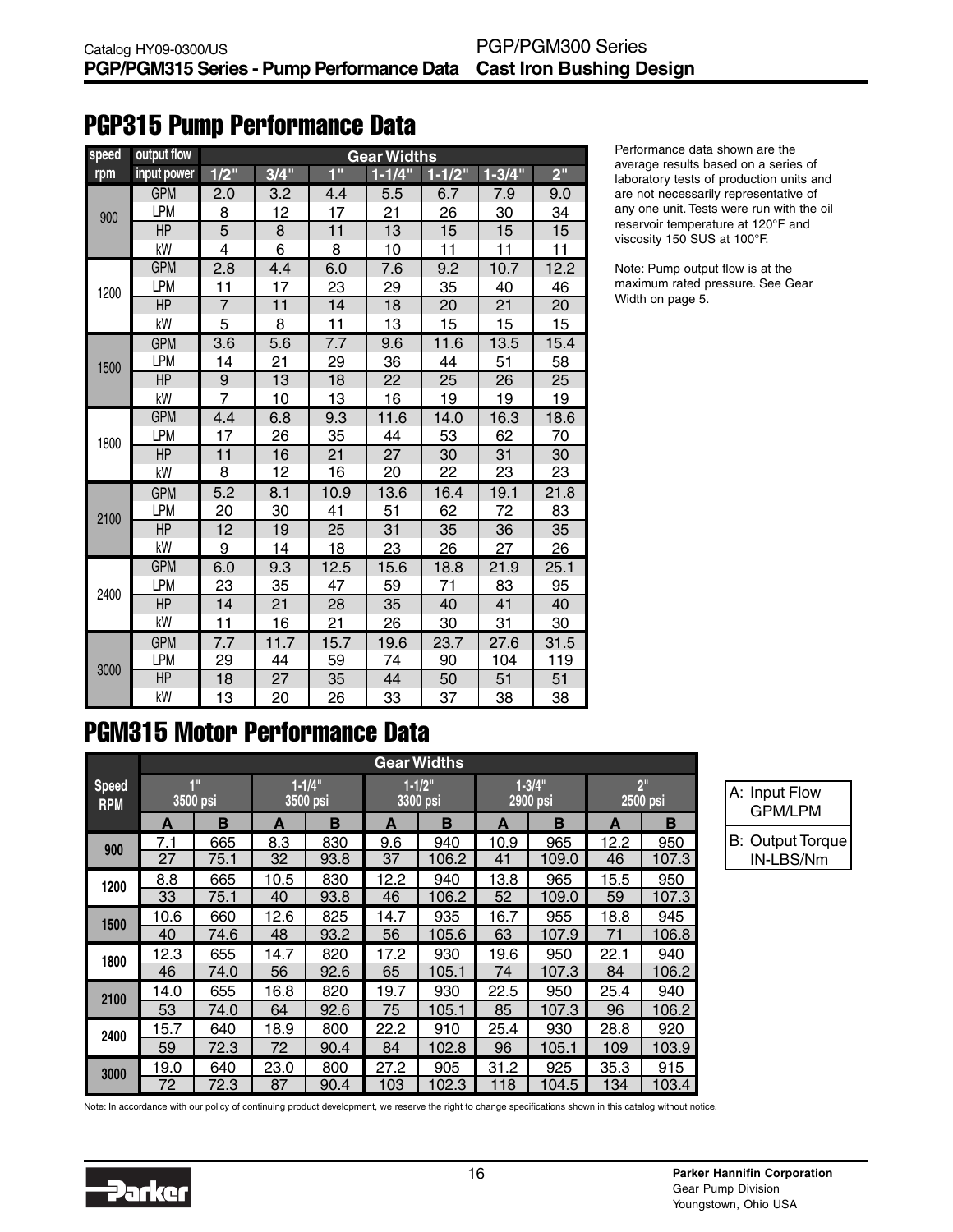# PGP330 Pump Performance Data

| speed | output flow |         |      |                  | <b>Gear Widths</b> |            |             |                 |
|-------|-------------|---------|------|------------------|--------------------|------------|-------------|-----------------|
| rpm   | input power | $1/2$ " | 3/4" | 1 <sup>1</sup>   | $1 - 1/4$ "        | $1 - 1/2"$ | $1 - 3/4$ " | 2 <sup>11</sup> |
|       | <b>GPM</b>  | 3.2     | 5.1  | $\overline{7.0}$ | 8.8                | 10.6       | 12.4        | 14.3            |
| 900   | <b>LPM</b>  | 12      | 19   | 26               | 33                 | 40         | 47          | 54              |
|       | <b>HP</b>   | 9       | 13   | 17               | 21                 | 26         | 28          | 29              |
|       | kW          | 6       | 10   | 13               | 16                 | 19         | 21          | 22              |
|       | <b>GPM</b>  | 4.5     | 7.0  | 9.5              | 12.0               | 14.5       | 16.9        | 19.4            |
| 1200  | LPM         | 17      | 26   | 36               | 45                 | 55         | 64          | 73              |
|       | HP          | 11      | 17   | 23               | 28                 | 34         | 37          | 39              |
|       | kW          | 8       | 13   | 17               | 21                 | 25         | 28          | 29              |
|       | <b>GPM</b>  | 5.8     | 8.9  | 12.1             | 15.2               | 18.3       | 21.4        | 24.5            |
| 1500  | LPM         | 22      | 34   | 46               | 57                 | 69         | 81          | 93              |
|       | HP          | 14      | 21   | 28               | 35                 | 43         | 46          | 49              |
|       | kW          | 11      | 16   | 21               | 26                 | 32         | 34          | 36              |
|       | <b>GPM</b>  | 7.1     | 10.8 | 14.7             | 18.4               | 22.1       | 25.9        | 29.6            |
| 1800  | <b>LPM</b>  | 27      | 41   | 55               | 70                 | 84         | 98          | 112             |
|       | <b>HP</b>   | 17      | 26   | 34               | 43                 | 51         | 55          | 58              |
|       | kW          | 13      | 19   | 25               | 32                 | 38         | 41          | 44              |
|       | <b>GPM</b>  | 8.4     | 12.7 | 17.2             | 21.6               | 26.0       | 30.3        | 34.7            |
| 2100  | LPM         | 32      | 48   | 65               | 82                 | 98         | 115         | 131             |
|       | HP          | 20      | 30   | 40               | 50                 | 60         | 65          | 68              |
|       | kW          | 15      | 22   | 30               | 37                 | 44         | 48          | 51              |
|       | <b>GPM</b>  | 9.6     | 14.7 | 19.8             | 24.8               | 29.8       | 34.8        | 39.8            |
| 2400  | LPM         | 36      | 55   | 75               | 94                 | 113        | 132         | 151             |
|       | HP          | 23      | 34   | 45               | 57                 | 68         | 74          | 78              |
|       | kW          | 17      | 25   | 34               | 42                 | 51         | 55          | 58              |
|       | <b>GPM</b>  | 12.2    | 18.5 | 24.9             | 31.2               | 37.5       | 43.8        | 50.1            |
|       | LPM         | 46      | 70   | 94               | 118                | 142        | 166         | 190             |
| 3000  | <b>HP</b>   | 28      | 43   | 57               | 71                 | 85         | 92          | 97              |
|       | kW          | 21      | 32   | 42               | 53                 | 64         | 69          | 73              |

Performance data shown are the average results based on a series of laboratory tests of production units and are not necessarily representative of any one unit. Tests were run with the oil reservoir temperature at 120°F and viscosity 150 SUS at 100°F.

Note: Pump output flow is at the maximum rated pressure. See Gear Width on page 7.

# PGM330 Motor Performance Data

|                            |                |       |                        |       |      | <b>Gear Widths</b>      |      |                        |                             |       |
|----------------------------|----------------|-------|------------------------|-------|------|-------------------------|------|------------------------|-----------------------------|-------|
| <b>Speed</b><br><b>RPM</b> | 1"<br>3500 psi |       | $1 - 1/4"$<br>3500 psi |       |      | $1 - 1/2$ "<br>3500 psi |      | $1 - 3/4"$<br>3250 psi | 2 <sup>11</sup><br>3000 psi |       |
|                            | A              | в     | A                      | B     | A    | B                       | A    | в                      | A                           | в     |
| 900                        | 10.1           | 1010  | 12.3                   | 1270  | 14.5 | 1530                    | 16.7 | 1665                   | 19.0                        | 1770  |
|                            | 38             | 114.1 | 47                     | 143.5 | 55   | 172.9                   | 63   | 188.1                  | 72                          | 200.0 |
| 1200                       | 12.8           | 1005  | 15.7                   | 1265  | 18.6 | 1525                    | 21.4 | 1660                   | 24.3                        | 1760  |
|                            | 49             | 113.6 | 59                     | 142.9 | 70   | 172.3                   | 81   | 187.6                  | 92                          | 198.9 |
| 1500                       | 15.6           | 1000  | 19.1                   | 1255  | 22.6 | 1515                    | 26.1 | 1650                   | 29.6                        | 1750  |
|                            | 59             | 113.0 | 72                     | 141.8 | 85   | 171.2                   | 99   | 186.4                  | 112                         | 197.7 |
| 1800                       | 18.4           | 995   | 22.5                   | 1250  | 26.6 | 1505                    | 30.8 | 1640                   | 34.9                        | 1740  |
|                            | 69             | 112.4 | 85                     | 141.2 | 101  | 170.0                   | 116  | 185.3                  | 132                         | 196.6 |
| 2100                       | 21.1           | 990   | 25.9                   | 1240  | 30.7 | 1495                    | 35.4 | 1625                   | 40.2                        | 1720  |
|                            | 80             | 111.9 | 98                     | 140.1 | 116  | 168.9                   | 134  | 183.6                  | 152                         | 194.3 |
| 2400                       | 23.9           | 985   | 29.3                   | 1235  | 34.7 | 1480                    | 40.1 | 1605                   | 45.5                        | 1695  |
|                            | 90             | 111.3 | 111                    | 139.5 | 131  | 167.2                   | 152  | 181.3                  | 172                         | 191.5 |
| 3000                       | 29.2           | 980   | 35.9                   | 1230  | 42.6 | 1475                    | 49.3 | 1595                   | 56.0                        | 1685  |
|                            | 110            | 110.7 | 136                    | 139.0 | 161  | 166.7                   | 186  | 180.2                  | 212                         | 190.4 |

| A: Input Flow<br><b>GPM/LPM</b>      |
|--------------------------------------|
| <b>B: Output Torque</b><br>IN-LBS/Nm |

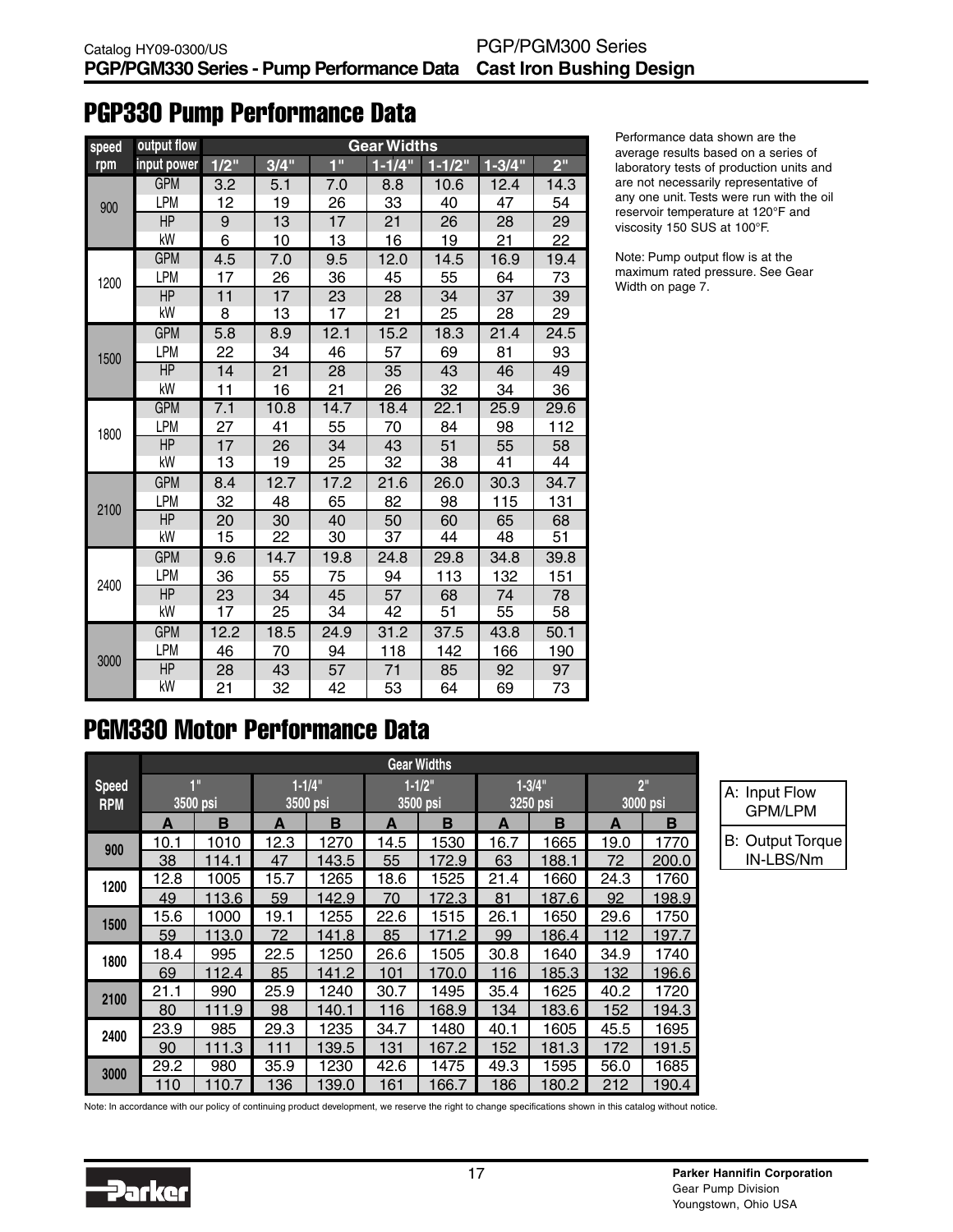| speed | output flow |                  |      |      |             | <b>Gear Widths</b> |            |                 |            |            |
|-------|-------------|------------------|------|------|-------------|--------------------|------------|-----------------|------------|------------|
| rpm   | input power | $1/2$ "          | 3/4" | 1"   | $1 - 1/4$ " | $1 - 1/2$ "        | $1 - 3/4"$ | 2 <sup>''</sup> | $2 - 1/4"$ | $2 - 1/2"$ |
|       | <b>GPM</b>  | 4.0              | 6.4  | 8.8  | 11.2        | 13.7               | 16.1       | 18.6            | 21.0       | 23.4       |
| 900   | LPM         | 15               | 24   | 33   | 42          | 52                 | 61         | 70              | 79         | 89         |
|       | HP          | 11               | 17   | 22   | 28          | 33                 | 36         | 38              | 39         | 40         |
|       | kW          | 8                | 12   | 17   | 21          | 25                 | 27         | 28              | 29         | 30         |
|       | <b>GPM</b>  | 5.6              | 8.8  | 12.1 | 15.4        | 18.7               | 21.9       | 25.2            | 28.4       | 31.7       |
| 1200  | LPM         | 21               | 33   | 46   | 58          | 71                 | 83         | 95              | 108        | 120        |
|       | HP          | 15               | 22   | 30   | 37          | 44                 | 48         | 51              | 52         | 53         |
|       | kW          | 11               | 17   | 22   | 28          | 33                 | 36         | 38              | 39         | 39         |
|       | <b>GPM</b>  | $\overline{7.3}$ | 11.3 | 15.5 | 19.5        | 23.6               | 27.7       | 31.8            | 35.9       | 40.0       |
| 1500  | LPM         | 28               | 43   | 59   | 74          | 89                 | 105        | 120             | 136        | 151        |
|       | HP          | 18               | 28   | 37   | 46          | 55                 | 60         | 63              | 65         | 66         |
|       | kW          | 14               | 21   | 28   | 34          | 41                 | 45         | 47              | 49         | 49         |
|       | <b>GPM</b>  | 8.9              | 13.8 | 18.8 | 23.6        | 28.6               | 33.5       | 38.4            | 43.3       | 48.3       |
| 1800  | LPM         | 34               | 52   | 71   | 89          | 108                | 127        | 145             | 164        | 183        |
|       | <b>HP</b>   | 22               | 33   | 44   | 55          | 67                 | 72         | 76              | 78         | 79         |
|       | kW          | 17               | 25   | 33   | 41          | 50                 | 54         | 57              | 58         | 59         |
|       | <b>GPM</b>  | 10.6             | 16.3 | 22.1 | 27.8        | 33.6               | 39.3       | 45.1            | 50.8       | 56.6       |
| 2100  | LPM         | 40               | 62   | 84   | 105         | 127                | 149        | 171             | 192        | 214        |
|       | HP          | 26               | 39   | 52   | 65          | 78                 | 84         | 89              | 91         | 92         |
|       | kW          | 19               | 29   | 39   | 48          | 58                 | 63         | 66              | 68         | 69         |
|       | <b>GPM</b>  | 12.2             | 18.8 | 25.4 | 31.9        | 38.5               | 45.1       | 51.7            | 58.2       | 64.8       |
| 2400  | LPM         | 46               | 71   | 96   | 121         | 146                | 171        | 196             | 220        | 245        |
|       | HP          | 30               | 44   | 59   | 74          | 89                 | 96         | 101             | 105        | 106        |
|       | kW          | 22               | 33   | 44   | 55          | 66                 | 72         | 76              | 78         | 79         |

# PGP350 Pump Performance Data

Performance data shown are the average results based on a series of laboratory tests of production units and are not necessarily representative of any one unit. Tests were run with the oil reservoir temperature at 120°F and viscosity 150 SUS at 100°F.

Note: Pump output flow is at the maximum rated pressure. See Gear Width on page 9.

# PGM350 Motor Performance Data

|                            | <b>Gear Widths</b>         |             |                         |                           |                         |                |                         |                          |                             |        |                         |           |                         |                |                                 |
|----------------------------|----------------------------|-------------|-------------------------|---------------------------|-------------------------|----------------|-------------------------|--------------------------|-----------------------------|--------|-------------------------|-----------|-------------------------|----------------|---------------------------------|
| <b>Speed</b><br><b>RPM</b> | $\blacksquare$<br>3500 psi |             | $1 - 1/4$ "<br>3500 psi |                           | $1 - 1/2$ "<br>3500 psi |                | $1 - 3/4$ "<br>3500 psi |                          | 2 <sup>11</sup><br>3500 psi |        | $2 - 1/4$ "<br>3250 psi |           | $2 - 1/2$ "<br>3000 psi |                | A: Input Flow<br><b>GPM/LPM</b> |
|                            | A                          | в           | А                       | в                         | А                       | в              | А                       | в                        | А                           | в      | А                       | в         | A                       | в              | <b>B: Output Torque</b>         |
| 900                        | 18.4                       | 1865        | l22.0                   | 2355                      |                         | 25.6 2860 29.2 |                         | 3370                     | 32.9                        | 3850   | 36.5                    | 4020 40.1 |                         | 4125           | IN-LBS/Nm                       |
|                            | 70                         | 1210.7      | 83                      | l266.                     | 97                      | 323.           |                         | 380.8                    | 124                         | 435.0  | 138                     | 454.2     | 152                     | 1466.1         |                                 |
| 1200                       | 23.3                       | 1845        | I28.                    | 2330                      |                         | 32.9 2830 37.6 |                         | 3335                     | 142.4                       | 3810   | 147.2                   | 3980      | 152.0                   | 4080           |                                 |
|                            | 88                         | 208.5       |                         | 106 263.3                 |                         | 124   319.7    | 142                     | 1376.81                  | 160                         | 1430.5 | 179                     | 449.      | 197                     | 1461.0         |                                 |
| 1500                       | 28.2                       | 1815 34.1   |                         | 2295                      | 40.1                    | 2780 46.0      |                         | 3280 52.0                |                             | 3750   | 57.9                    | 3915 63.8 |                         | 4020           |                                 |
|                            | 107                        | 1205.1      |                         | 129 259.3                 |                         | 152   314.1    | 174                     | I370.6 I 197             |                             | 423.7  | 219                     | 442.31242 |                         | 1454.2         |                                 |
| 1800                       | 33.1                       | 1805        | 40.2                    | 2280                      |                         | 47.3 2765 54.4 |                         | 3265 61.5                |                             | 3730   | <b>68.6</b>             | 3895 75.7 |                         | 3995           |                                 |
|                            |                            | 125   203.9 |                         | 152   257.6               |                         | 179 312.4      | <b>206</b>              | 368.9   233              |                             | 421.4  | 260                     | 440.1     | l 287                   | 1451.4         |                                 |
| 2100                       | 37.9                       | 1755        |                         | 46.2 2220                 |                         |                |                         | 54.4 2690 62.8 3160 71.1 |                             | 3610   | 79.3                    |           |                         | 3770 87.6 3865 |                                 |
|                            | 144                        | 198.3       | 175                     | 250.8   206   303.9   238 |                         |                |                         | 357.0                    | 269                         | 407.9  | 300                     | 426.01332 |                         | 1436.7         |                                 |
| 2400                       | 42.8                       | 1705        |                         | 52.3 2155 61.7            |                         | 2615 71.2      |                         | 3055 80.6                |                             | 3490   | 190.1                   |           |                         | 3645 99.5 3740 |                                 |
|                            | 162                        | 192.6       |                         | 198 243.5 234 295.5 269   |                         |                |                         | 345.2   305              |                             | 394.3  | 341                     | 411.8 377 |                         | 1422.6         |                                 |

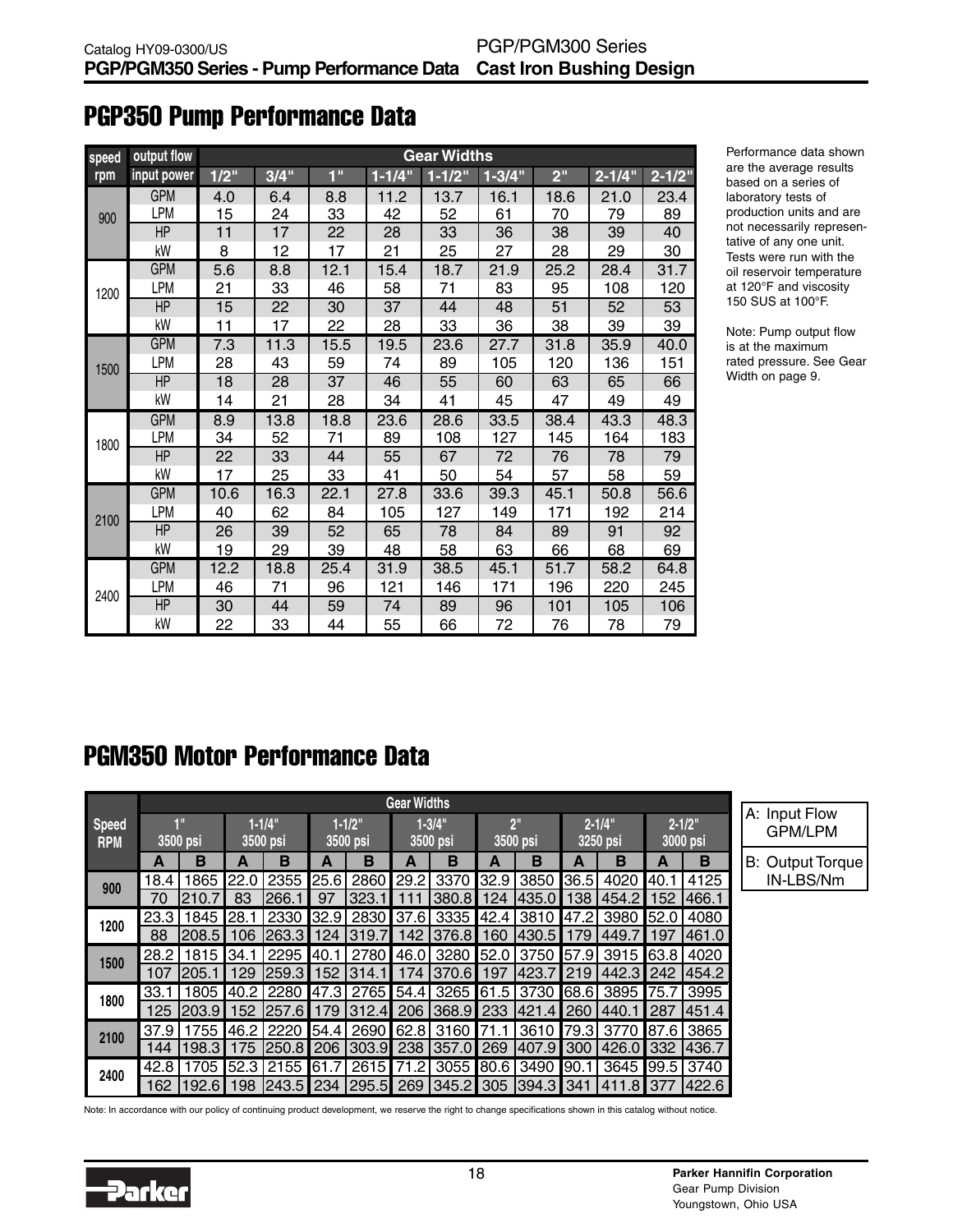| speed | output     | Gear Widths |             |            |             |            |                 |            |            |  |  |  |  |  |
|-------|------------|-------------|-------------|------------|-------------|------------|-----------------|------------|------------|--|--|--|--|--|
| rpm   | input      | 3/4"        | $1^{\circ}$ | $1 - 1/4"$ | $1 - 1/2$ " | $1 - 3/4"$ | 2 <sup>''</sup> | $2 - 1/4"$ | $2 - 1/2"$ |  |  |  |  |  |
| 900   | <b>GPM</b> | 8.0         | 11.5        | 14.9       | 18.4        | 21.8       | 25.4            | 28.8       | 32.3       |  |  |  |  |  |
|       | LPM        | 30          | 44          | 57         | 70          | 83         | 96              | 109        | 122        |  |  |  |  |  |
|       | HP         | 24          | 31          | 39         | 47          | 55         | 63              | 66         | 67         |  |  |  |  |  |
|       | kW         | 18          | 23          | 29         | 35          | 41         | 47              | 49         | 50         |  |  |  |  |  |
| 1200  | <b>GPM</b> | 11.5        | 16.2        | 20.8       | 25.5        | 30.0       | 34.7            | 39.3       | 44.0       |  |  |  |  |  |
|       | <b>LPM</b> | 44          | 61          | 79         | 96          | 114        | 131             | 149        | 166        |  |  |  |  |  |
|       | HP         | 31          | 42          | 52         | 63          | 73         | 84              | 88         | 90         |  |  |  |  |  |
|       | kW         | 23          | 31          | 39         | 47          | 55         | 63              | 65         | 67         |  |  |  |  |  |
| 1500  | <b>GPM</b> | 15.0        | 20.9        | 26.6       | 32.5        | 38.2       | 44.1            | 49.8       | 55.6       |  |  |  |  |  |
|       | <b>LPM</b> | 57          | 79          | 101        | 123         | 145        | 167             | 188        | 211        |  |  |  |  |  |
|       | HP         | 39          | 52          | 66         | 79          | 92         | 105             | 110        | 112        |  |  |  |  |  |
|       | kW         | 29          | 39          | 49         | 59          | 68         | 78              | 82         | 84         |  |  |  |  |  |
| 1800  | <b>GPM</b> | 18.5        | 25.6        | 32.5       | 39.5        | 46.4       | 53.4            | 60.3       | 67.3       |  |  |  |  |  |
|       | LPM        | 70          | 97          | 123        | 149         | 176        | 202             | 228        | 255        |  |  |  |  |  |
|       | HP         | 47          | 63          | 79         | 94          | 110        | 126             | 131        | 135        |  |  |  |  |  |
|       | kW         | 35          | 47          | 59         | 70          | 82         | 94              | 98         | 101        |  |  |  |  |  |
| 2100  | <b>GPM</b> | 22.0        | 30.2        | 38.3       | 46.5        | 54.6       | 62.8            | 70.8       | 79.0       |  |  |  |  |  |
|       | <b>LPM</b> | 83          | 114         | 145        | 176         | 207        | 238             | 268        | 299        |  |  |  |  |  |
|       | HP         | 55          | 73          | 92         | 110         | 128        | 147             | 153        | 157        |  |  |  |  |  |
|       | kW         | 41          | 55          | 68         | 82          | 96         | 110             | 114        | 117        |  |  |  |  |  |
| 2400  | <b>GPM</b> | 25.6        | 34.9        | 44.2       | 53.5        | 62.8       | 72.1            | 81.4       | 90.7       |  |  |  |  |  |
|       | <b>LPM</b> | 97          | 132         | 167        | 203         | 238        | 273             | 308        | 343        |  |  |  |  |  |
|       | HP         | 63          | 84          | 105        | 126         | 147        | 168             | 175        | 180        |  |  |  |  |  |
|       | kW         | 47          | 63          | 78         | 94          | 110        | 125             | 131        | 134        |  |  |  |  |  |

# PGP365 Pump Performance Data

Performance data shown are the average results based on a series of laboratory tests of production units and are not necessarily representative of any one unit. Tests were run with the oil reservoir temperature at 120°F and viscosity 150 SUS at 100°F.

Note: Pump output flow is at the maximum rated pressure (see page 19). See Gear Width on page 11.

# PGM365 Motor Performance Data

|                            | <b>Gear Widths</b>         |        |                         |        |                         |             |                         |                                         |                             |        |                         |                |                         |           |                                 |
|----------------------------|----------------------------|--------|-------------------------|--------|-------------------------|-------------|-------------------------|-----------------------------------------|-----------------------------|--------|-------------------------|----------------|-------------------------|-----------|---------------------------------|
| <b>Speed</b><br><b>RPM</b> | $\blacksquare$<br>3500 psi |        | $1 - 1/4$ "<br>3500 psi |        | $1 - 1/2$ "<br>3500 psi |             | $1 - 3/4$ "<br>3250 psi |                                         | 2 <sup>11</sup><br>3000 psi |        | $2 - 1/4$ "<br>2750 psi |                | $2 - 1/2$ "<br>2500 psi |           | A: Input Flow<br><b>GPM/LPM</b> |
|                            | A                          | в      | в<br>А                  |        | А                       | в           | в<br>А                  |                                         | в<br>А                      |        | В<br>А                  |                | A                       | В         | <b>B: Output Torque</b>         |
| 900                        | 13.4                       | 1320   | 16.0                    | 1670   | 18.6                    | 2025        | 21.2                    | 2225                                    | 23.8                        | 2350   | 26.4                    | 2425           |                         | 28.9 2450 | IN-LBS/Nm                       |
|                            | 51                         | 149.1  | 61                      | 188.7  | 70                      | 228.8       | 80                      | 251.4                                   | 90                          | 265.5  | 100                     | 274.0          | 10                      | 276.8     |                                 |
| 1200                       | 16.9                       | 1315   | l20.4                   | 1660   | 123.81                  | 2015        | 27.                     | 2215                                    | l30.6                       | 2340   | 134.0                   | 2410           |                         | 37.4 2435 |                                 |
|                            | 64                         | 148.61 |                         | 187.61 | 90                      | 227         | 103                     | 250.3                                   | 16                          | 1264.4 | 129                     | 272.3          | 142                     | 1275.1    |                                 |
| 1500                       | 20.5                       | 1300   | 24.7                    | 1640   | 28.9                    | 1990        | 33.2                    | 2195                                    | 37.4                        | 2315   | <b>141.7</b>            | 2385           |                         | 45.9 2410 |                                 |
|                            | 77                         | 146.9  | 93                      | 185.3  |                         | 224.8       | 126                     | 248.0                                   | 142                         | 261.6  | 158                     | 269.5          | 174                     | 1272.3    |                                 |
| 1800                       | 24.0                       | 1295   | l29.0                   | 1635   | <b>1</b> 34.1           | 1980        | 39.2                    | 2180                                    | 144.2                       | 2300   | 149.3                   | 2375           |                         | 54.4 2395 |                                 |
|                            | 91                         | 146.31 | 110                     | 184.7  | 129                     | 223.7       | 148                     | 246.3                                   | l 167                       | 259.9  | 187                     | 268.3          | l 206                   | 1270.6    |                                 |
| 2100                       | 27.5                       | 1285   | 33.4                    | 1620   | 39.3                    | 1965        | 45.2                    | 2165                                    | 51.1                        | 2285   | 157.0                   | 2355 62.9 2380 |                         |           |                                 |
|                            | 104                        | 145.2  | 126                     | 183.0  | 149                     | 222.        |                         | 244.6                                   | 193                         | 258.2  | 216                     | 266.1          | 238                     | 268.9     |                                 |
| 2400                       | 31.0                       | 1265   | l37.7                   | 1600   | 44.4                    | 1940        | 51.2                    | 2135                                    | 57.9                        | 2255   | 64.6                    | 2325           |                         | 71.3 2350 |                                 |
|                            | 117                        | 142.9  | 143                     | 180.8  |                         | 168   219.2 |                         | 194   241.2   219   254.8   245   262.7 |                             |        |                         |                | 270                     | 265.5     |                                 |

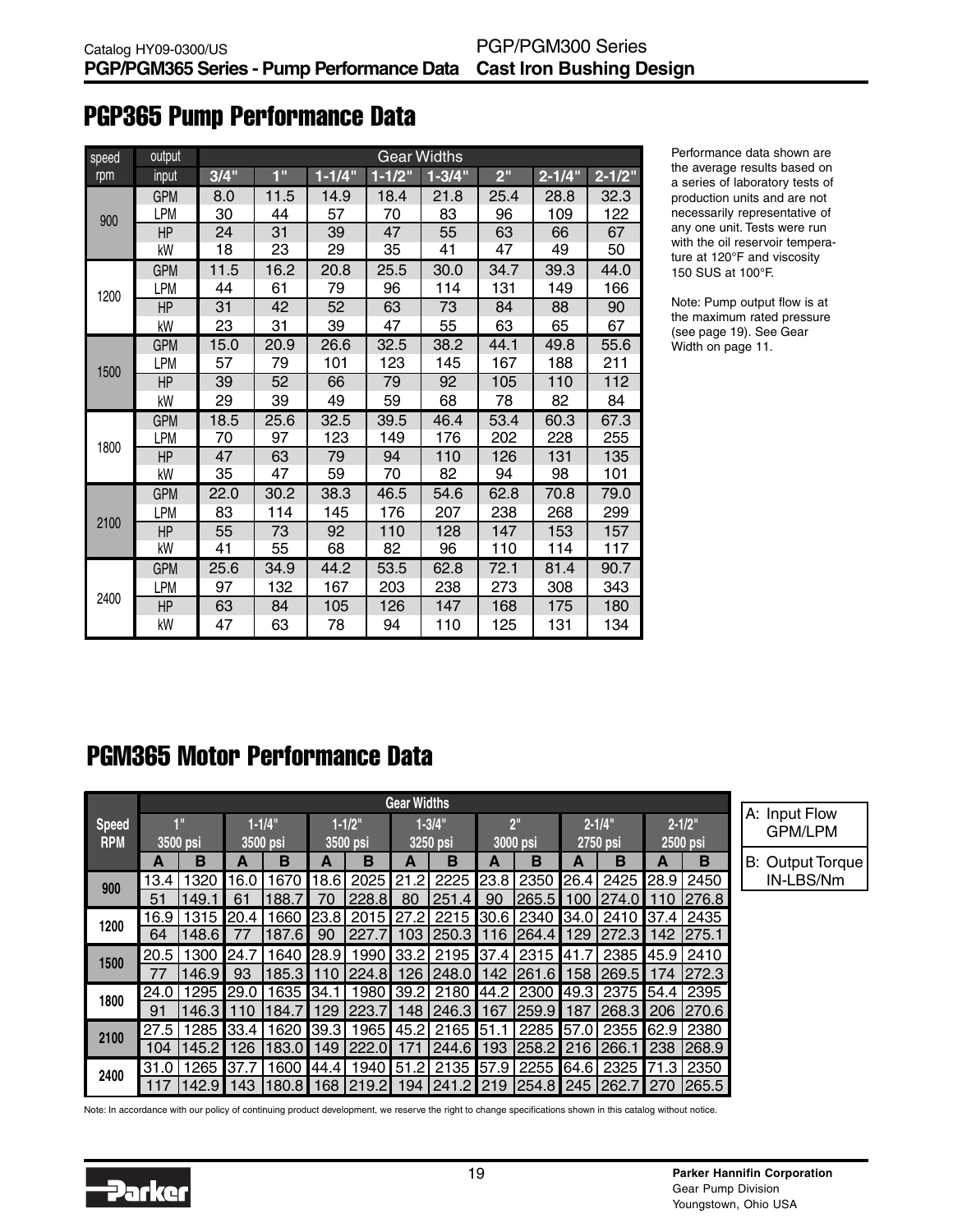# Special Assemblies for Gear Pumps and Motors Available for Additional Charge **Contact Product Support for more information.**

We became the market leading manufacturer of hydraulic gear pumps for mobile equipment by anticipating customer needs and developing engineered solutions to meet them. While we offer a broad range of standard gear pumps and motors for most applications, we recognize that standard equipment may not always be the best solution. We are always ready and able to discuss special applications and provide practical, cost-effective, well-engineered solutions to your special hydraulic system needs. Here are a few examples of our engineering and manufacturing skills.

## **PGP/PGM315 Series - Special Assemblies**

- PGP/PGM315 gears with various drive shafts
- PGP315 port end cover with built-in relief valve Tandem use only - no inlet port available
- PGP315 port end cover with side ports up to 1-1/2" S.F. inlet
- PGP315 port end cover with integral priority valve Built-in relief valve on primary circuit
- Clutch pump mount model available

## **PGP/PGM330 Series - Special Assemblies**

- PGP330 dual outlet pump bearing carrier that will accept a 2-1/2" S.F. inlet port
- PGP/PGM330 gears with optional number of gear teeth (10 tooth gears are standard; 13 tooth gears are optional)
- PGP/PGM330 gears with various drive shafts and gear widths
- PGP330/PGP315 piggyback
- PGP330 port end cover with side ports up to 2" S.F. inlet
- Narrow PGP330 dual rotation port end cover that accepts side and/or rear ports
- Narrow PGP330 port end cover that accepts side and/or rear ports
- PGP330 port end cover accepts rear threaded ports
- PGP330 port end cover with integral priority valve No relief valve on primary circuit
- PGP330 pad mount shaft end cover with two drive shafts
- PGP330 SAE "B" 2 bolt short shaft end cover
- FD330 flow divider assemblies

## **PGP/PGM350 Series - Special Assemblies**

- PGP/PGM350 gears with optional number of gear teeth (10 tooth gears are standard; 13 tooth gears are optional)
- PGP/PGM350 gears with various drive shafts and gear widths
- PGP350/PGP315 piggyback
- PGP350 add-a-pump port end cover with the ability to mount any pump that has an SAE "A" or "B" 2 bolt mounting flange and SAE "A" or "B" splined drive shaft
- PGP350 port end cover that is shorter and narrower than standard P350 PEC. Accepts 1-1/2" diameter beaded inlet tube
- PGP/PGM350 SAE "C" 4 bolt, ductile iron shaft end cover
- PGP/PGM350 SAE "B" 2 bolt short shaft end cover
- FD350 flow divider assemblies
- Double tapered bearing
- Pad mount

### **PGP/PGM365 Series - Special Assemblies**

- P365 bearing carriers with special porting arrangements accept 3" S.F. inlet ports
- PGP/PGM365 gears with various drive shafts and gear widths
- PGP365/PGP330 piggyback
- PGP365 add-a-pump port end cover with the ability to mount any pump that has an SAE "A" or "B" 2 bolt mounting flange and SAE "A" or "B" splined drive shaft
- PGM365 SAE "C" 4 bolt, compacted graphite shaft end cover
- FD365 flow divider assemblies





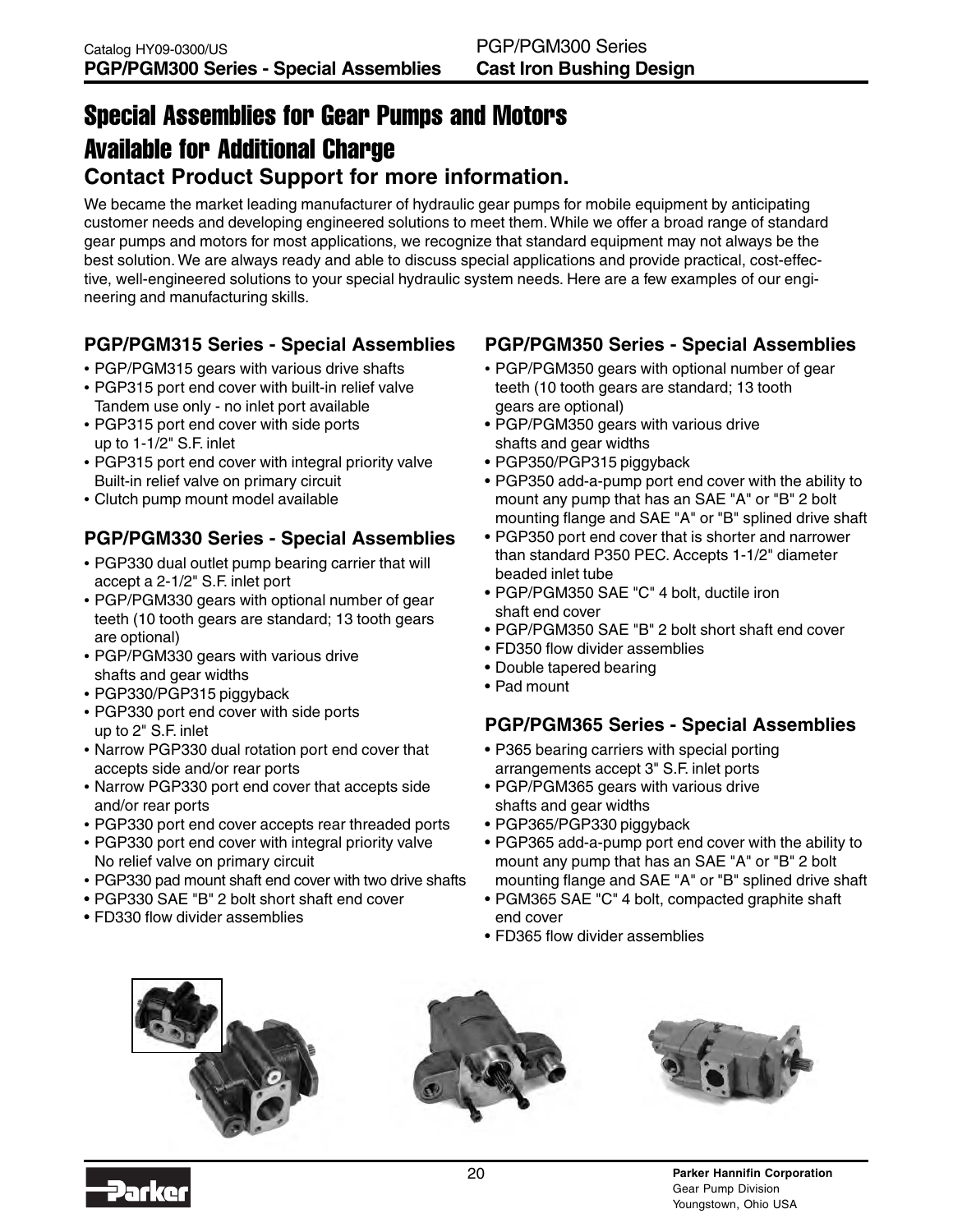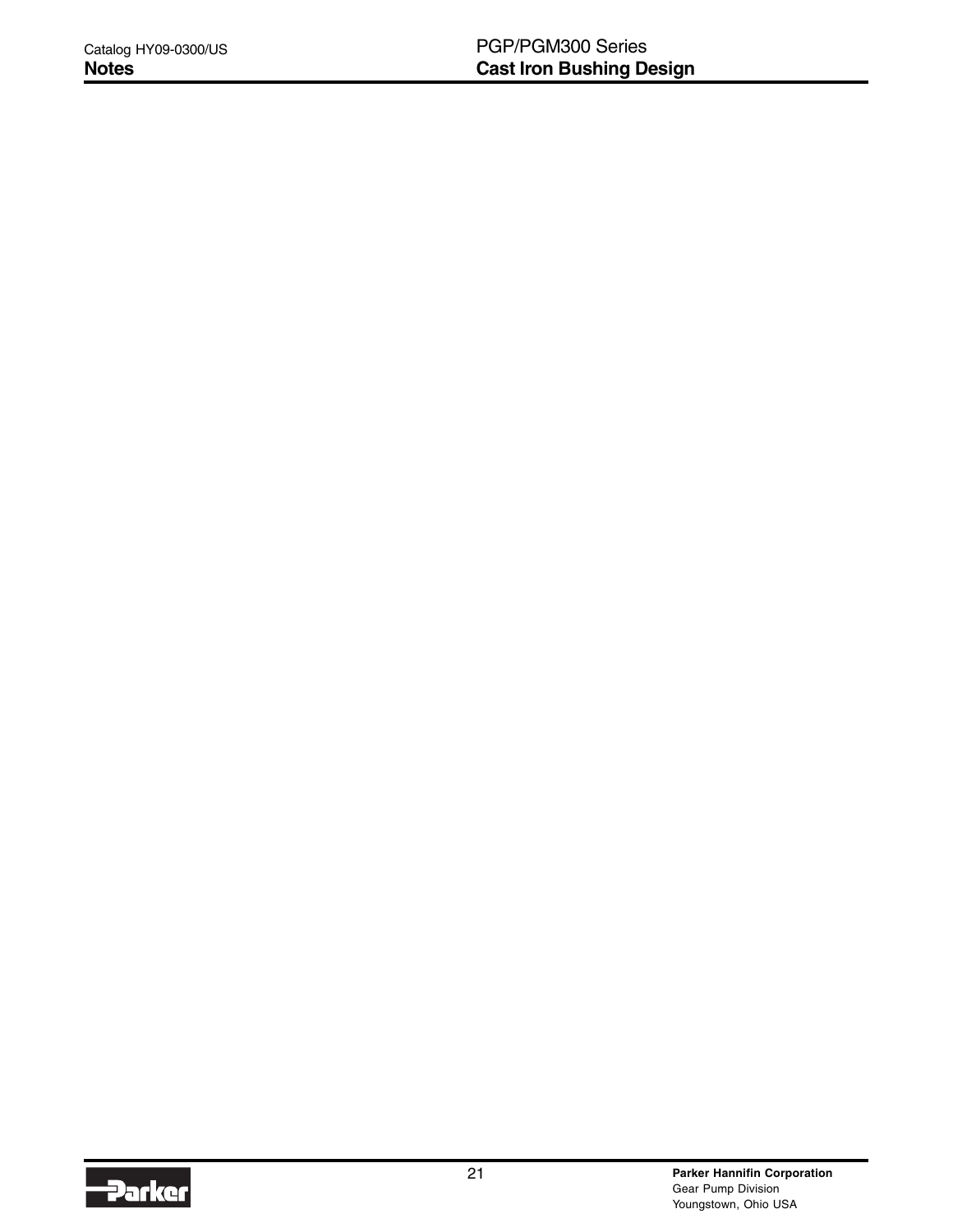The items described in this document and other documents or descriptions provided by Parker Hannifin Corporation, its subsidiaries and its authorized distributors are hereby offered for sale at prices to be established by Parker Hannifin Corporation, its subsidiaries and its authorized distributors. This offer and its acceptance by any customer ("Buyer") shall be governed by all of the following Terms and Conditions. Buyer's order for any such items, when communicated to Parker Hannifin Corporation, its subsidiary or an authorized distributor ("Seller") verbally or in writing, shall constitute acceptance of this offer.

**1. Terms and Conditions of Sale:** All descriptions, quotations, proposals, offers, acknowledgments, acceptances and sales of Seller's products are subject to and shall be governed exclusively by the terms and conditions stated herein. Buyer's acceptance of any offer to sell is limited to these terms and conditions. Any terms or conditions in addition to, or inconsistent with those stated herein, proposed by Buyer in any acceptance of an offer by Seller, are hereby objected to. No such additional, different or inconsistent terms and conditions shall become part of the contract between Buyer and Seller unless expressly accepted in writing by Seller. Seller's acceptance of any offer to purchase by Buyer is expressly conditional upon Buyer's assent to all the terms and conditions stated herein, including any terms in addition to, or inconsistent with those contained in Buyer's offer, Acceptance of Seller's products shall in all events constitute such assent.

**2. Payment:** Payment shall be made by Buyer net 30 days from the date of delivery of the items purchased hereunder. Amounts not timely paid shall bear interest at the maximum rate permitted by law for each month or portion thereof that the Buyer is late in making payment. Any claims by Buyer for omissions or shortages in a shipment shall be waived unless Seller receives notice thereof within 30 days after Buyer's receipt of the shipment.

**3. Delivery:** Unless otherwise provided on the face hereof, delivery shall be made F.O.B. Seller's plant. Regardless of the method of delivery, however, risk of loss shall pass to Buyer upon Seller's delivery to a carrier. Any delivery dates shown are approximate only and Seller shall have no liability for any delays in delivery.

**4. Warranty:** Seller warrants that the items sold hereunder shall be free from defects in material or workmanship for a period of 18 months from date of shipment from Parker Hannifin Corporation. **THIS WARRANTY COMPRISES THE SOLE AND ENTIRE WARRANTY PERTAINING TO ITEMS PROVIDED HEREUNDER. SELLER MAKES NO OTHER WARRANTY, GUARANTEE, OR REPRESENTATION OF ANY KIND WHATSOEVER. ALL OTHER WARRANTIES, INCLUDING BUT NOT LIMITED TO, MERCHANTABILITY AND FITNESS FOR PURPOSE, WHETHER EXPRESS, IMPLIED, OR ARISING BY OPERATION OF LAW, TRADE USAGE, OR COURSE OF DEALING ARE HEREBY DISCLAIMED. NOTWITHSTANDING THE FOREGOING, THERE ARE NO WARRANTIES WHATSOEVER ON ITEMS BUILT OR ACQUIRED WHOLLY OR PARTIALLY, TO BUYER'S DESIGNS OR SPECIFICATIONS.**

**5. Limitation Of Remedy: SELLER'S LIABILITY ARISING FROM OR IN ANY WAY CONNECTED WITH THE ITEMS SOLD OR THIS CONTRACT SHALL BE LIMITED EXCLUSIVELY TO REPAIR OR REPLACEMENT OF THE ITEMS SOLD OR REFUND OF THE PURCHASE PRICE PAID BY BUYER, AT SELLER'S SOLE OPTION. IN NO EVENT SHALL SELLER BE LIABLE FOR ANY INCIDENTAL, CONSEQUENTIAL OR SPECIAL DAMAGES OF ANY KIND OR NATURE WHATSOEVER, INCLUDING BUT NOT LIMITED TO LOST PROFITS ARISING FROM OR IN ANY WAY CONNECTED WITH THIS AGREEMENT OR ITEMS SOLD HEREUNDER, WHETHER ALLEGED TO ARISE FROM BREACH OF CONTRACT, EXPRESS OR IMPLIED WARRANTY, OR IN TORT, INCLUDING WITHOUT LIMITATION, NEGLIGENCE, FAILURE TO WARN OR STRICT LIABILITY.**

**6. Changes, Reschedules and Cancellations:** Buyer may request to modify the designs or specifications for the items sold hereunder as well as the quantities and delivery dates thereof, or may request to cancel all or part of this order, however, no such requested modification or cancellation shall become part of the contract between Buyer and Seller unless accepted by Seller in a written amendment to this Agreement. Acceptance of any such requested modification or cancellation shall be at Seller's discretion, and shall be upon such terms and conditions as Seller may require.

**7. Special Tooling:** A tooling charge may be imposed for any special tooling, including without limitation, dies, fixtures, molds and patterns, acquired to manufacture items sold pursuant to this contract. Such special tooling shall be and remain Seller's property notwithstanding payment of any charges by Buyer. In no event will Buyer acquire any interest in apparatus belonging to Seller which is utilized in the notwithstanding any charges paid by Buyer. Unless otherwise agreed, Seller shall have the right to alter, discard or otherwise dispose of any special tooling or other property in its sole discretion at any time.

**8. Buyer's Property:** Any designs, tools, patterns, materials, drawings, confidential information or equipment furnished by Buyer or any other items which become Buyer's property, may be considered obsolete and may be destroyed by Seller after two (2) consecutive years have elapsed without Buyer placing an order for the items which are manufactured using such property, Seller shall not be responsible for any loss or damage to such property while it is in Seller's possession or control.

**9. Taxes:** Unless otherwise indicated on the face hereof, all prices and charges are exclusive of excise, sales, use, property, occupational or like taxes which may be imposed by any taxing authority upon the manufacture, sale or delivery of the items sold hereunder. If any such taxes must be paid by Seller or if Seller is liable for the collection of such tax, the amount thereof shall be in addition to the amounts for the items sold. Buyer agrees to pay all such taxes or to reimburse Seller therefore upon receipt of its invoice. If Buyer claims exemption from any sales, use or other tax imposed by any taxing authority, Buyer shall save Seller harmless from and against any such tax, together with any interest or penalties thereon which may be assessed if the items are held to be taxable.

**10. Indemnity For Infringement of Intellectual Property Rights:** Seller shall have no liability for infringement of any patents, trademarks, copyrights, trade dress, trade secrets or similar rights except as provided in this Part 10. Seller will defend and indemnify Buyer against allegations of infringement of U.S. Patents, U.S. Trademarks, copyrights, trade dress and trade secrets (hereinafter 'Intellectual Property Rights'). Seller will defend at its expense and will pay the cost of any settlement or damages awarded in an action brought against Buyer based on an allegation that an item sold pursuant to this contract infringes the Intellectual Property Rights of a third party. Seller's obligation to defend and indemnify Buyer is contingent on Buyer notifying Seller within ten (10) days after Buyer becomes aware of such allegations of infringement, and Seller having sole control over the defense of any allegations or actions including all negotiations for settlement or compromise. If an item sold hereunder is subject to a claim that it infringes the Intellectual Property Rights of a third party, Seller may, at its sole expense and option, procure for Buyer the right to continue using said item, replace or modify said item so as to make it noninfringing, or offer to accept return of said item and return the purchase price less a reasonable allowance for depreciation. Notwithstanding the foregoing, Seller shall have no liability for claims of infringement based on information provided by Buyer, or directed to items delivered hereunder for which the designs are specified in whole or part by Buyer, or infringements resulting from the modification, combination or use in a system of any item sold hereunder. The foregoing provisions of this Part 10 shall constitute Seller's sole and exclusive liability and Buyer's sole and exclusive remedy for infringement of Intellectual Property Rights.

If a claim is based on information provided by Buyer or if the design for an item delivered hereunder is specified in whole or in part by Buyer, Buyer shall defend and indemnify Seller for all costs, expenses or judgments resulting from any claim that such item infringes any patent, trademark, copyright, trade dress, trade secret or any similar right. **11. Force Majeure:** Seller does not assume the risk of and shall not be liable for delay or failure to perform any of Seller's obligations by reason of circumstances beyond the reasonable control of Seller (hereinafter 'Events of Force Majeure'). Events of Force Majeure shall include without limitation, accidents, acts of God, strikes or labor disputes, acts, laws, rules or regulations of any government or government agency, fires, floods, delays or failures in delivery of carriers or suppliers, shortages of materials and any other cause beyond Seller's control.

**12. Entire Agreement/Governing Law:** The terms and conditions set forth herein, together with any amendments, modifications and any different terms or conditions expressly accepted by Seller in writing, shall constitute the entire Agreement concerning the items sold, and there are no oral or other representations or agreements which pertain thereto. This Agreement shall be governed in all respects by the law of the State of Ohio. No actions arising out of the sale of the items sold hereunder or this Agreement may be brought by either party more than<br>two (2) years after the cause of action accrues two (2) years after the cause of action accrues.

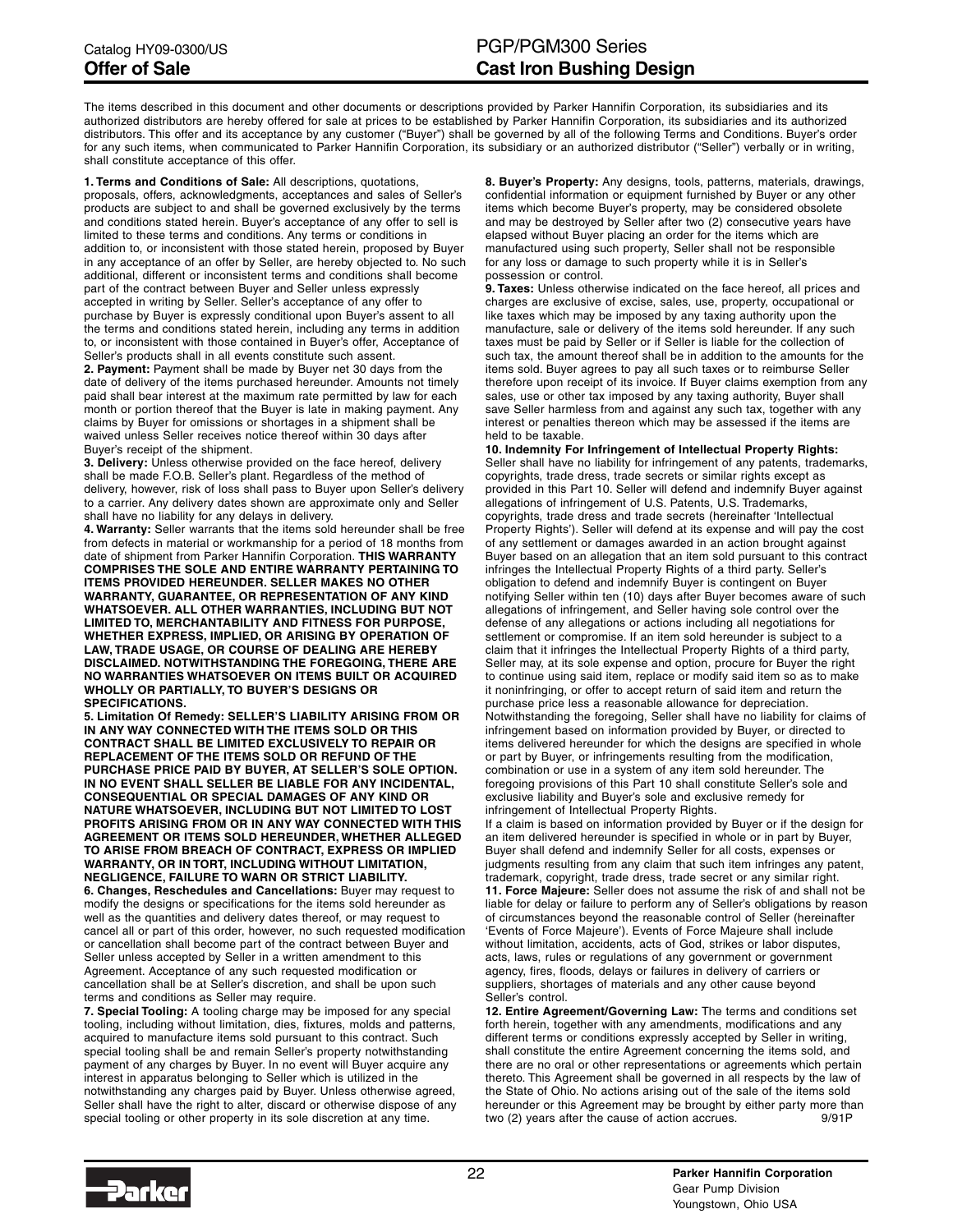

**Parker Hannifin Corporation** 6035 Parkland Blvd. Cleveland, Ohio 44124-4141 Telephone: (216) 896-3000 Fax: (216) 896-4000 Web site: www.parker.com

#### About Parker Hannifin Corporation

Parker Hannifin is a leading global motion-control company dedicated to delivering premier customer service. A Fortune 500 corporation listed on the New York Stock Exchange (PH), our components and systems comprise over 1,400 product lines that control motion in some 1,000 industrial and aerospace markets. Parker is the only manufacturer to offer its customers a choice of hydraulic, pneumatic, and electromechanical motion-control solutions. Our Company has the largest distribution network in its field, with over 7,500 distributors serving more than 350,000 customers worldwide.

# Parker Hannifin Corporation

#### Parker's Charter

To be a leading worldwide manufacturer of components and systems for the builders and users of durable goods. More specifically, we will design, market and manufacture products controlling motion, flow and pressure. We will achieve profitable growth through premier customer service.

#### Product Information

North American customers seeking product information, the location of a nearby distributor, or repair services will receive prompt attention by calling the Parker Product Information Center at our toll-free number: 1-800-C-PARKER (1-800-272-7537). In the UK, a similar service is available by calling 0500-103-203.



#### The Climate & Industrial Controls Group

designs, manufactures and markets system-control and fluid-handling components and systems to refrigeration, air-conditioning and industrial customers worldwide.

customer service. The Fluid Connectors

The Aerospace Group is a leader in the development, design, manufacture and servicing of control systems and components for aerospace and related high-technology markets, while achieving growth through premier

Group designs, manufactures and markets rigid and flexible connectors, and associated products used in pneumatic and fluid systems.





The Seal Group designs, manufactures and distributes industrial and commercial sealing devices and related products by providing superior quality and total customer satisfaction.

The Hydraulics Group designs, produces and markets a full spectrum of hydraulic compnents and systems to builders and users of industrial and mobile machinery and equipment.



The Filtration Group designs, manufactures and markets quality filtration and clarification products, providing customers with the best value, quality, technical support, and global availability.

The Automation Group is a leading supplier of pneu-matic and electromechanical components and systems to automation customers worldwide.





The Instrumentation Group is a global leader in the design, manufacture and distribution of highquality critical flow components for worldwide processinstrumentation, ultra-high-purity, medical and analytical applications.